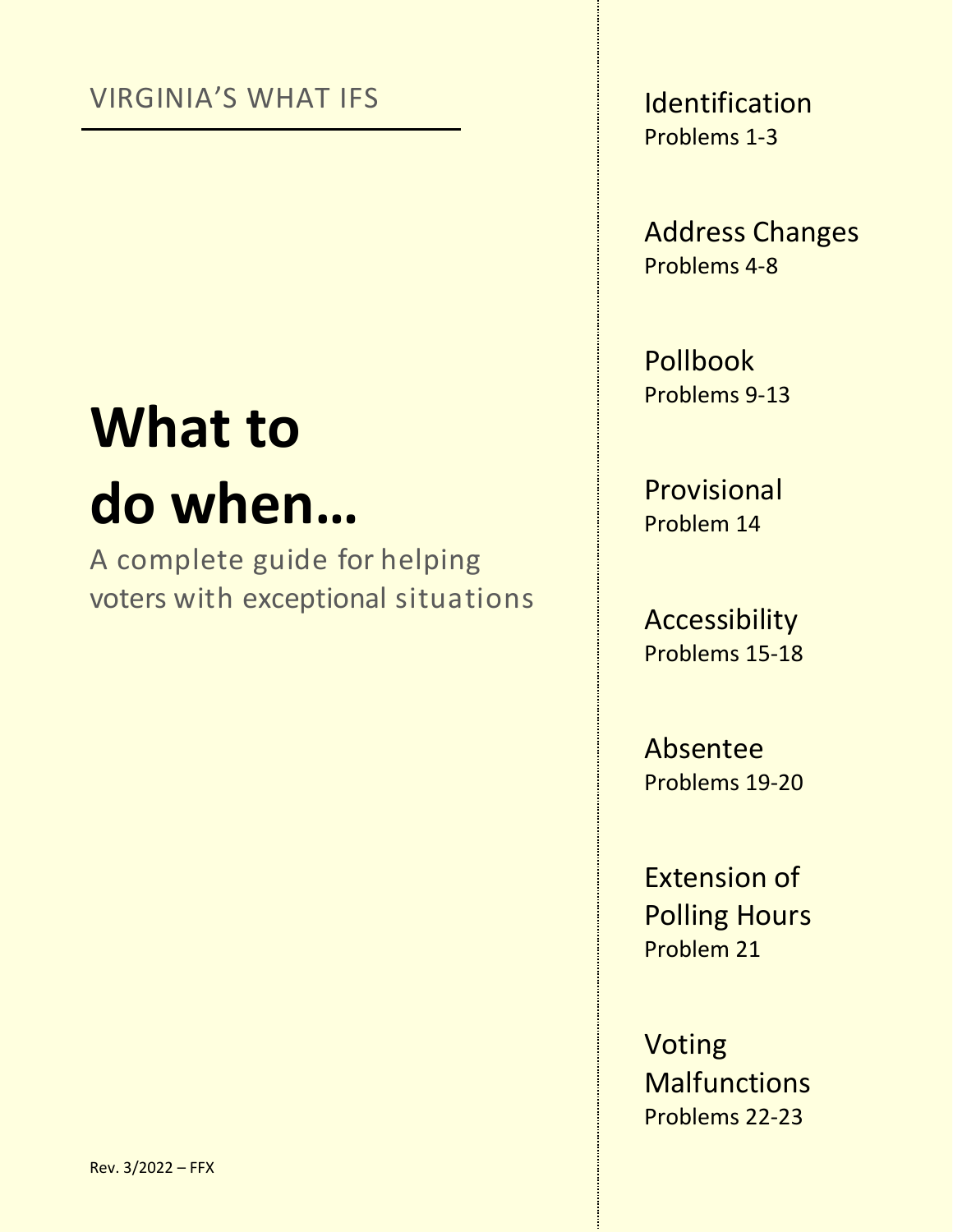# **Table of Contents**

|                 |     | <b>Identification (ID)</b>                                                      |  |  |  |  |
|-----------------|-----|---------------------------------------------------------------------------------|--|--|--|--|
|                 |     |                                                                                 |  |  |  |  |
|                 |     | 1. Voter does not have acceptable ID or you are unsure if you can accept the    |  |  |  |  |
|                 | 2.  |                                                                                 |  |  |  |  |
|                 |     | 3. Voter provides address (orally or in writing) that does not match address in |  |  |  |  |
|                 |     | <b>Address Changes</b>                                                          |  |  |  |  |
|                 |     | 4. There is a p next to voter's name or pollbook says "Inactive" OR "Marked     |  |  |  |  |
|                 |     |                                                                                 |  |  |  |  |
|                 |     |                                                                                 |  |  |  |  |
| 6.              |     | Voter moved to a different precinct within the same county/city AND             |  |  |  |  |
|                 |     | 7. Voter moved to a different county/city OR different congressional district   |  |  |  |  |
|                 |     |                                                                                 |  |  |  |  |
| <b>Pollbook</b> |     |                                                                                 |  |  |  |  |
|                 |     |                                                                                 |  |  |  |  |
|                 |     |                                                                                 |  |  |  |  |
|                 |     |                                                                                 |  |  |  |  |
|                 | 12. |                                                                                 |  |  |  |  |
|                 |     | Voter changes mind about primary (in dual-primary)  18                          |  |  |  |  |
|                 | 13. | There is an A symbol in the pollbook on the voter's record  19                  |  |  |  |  |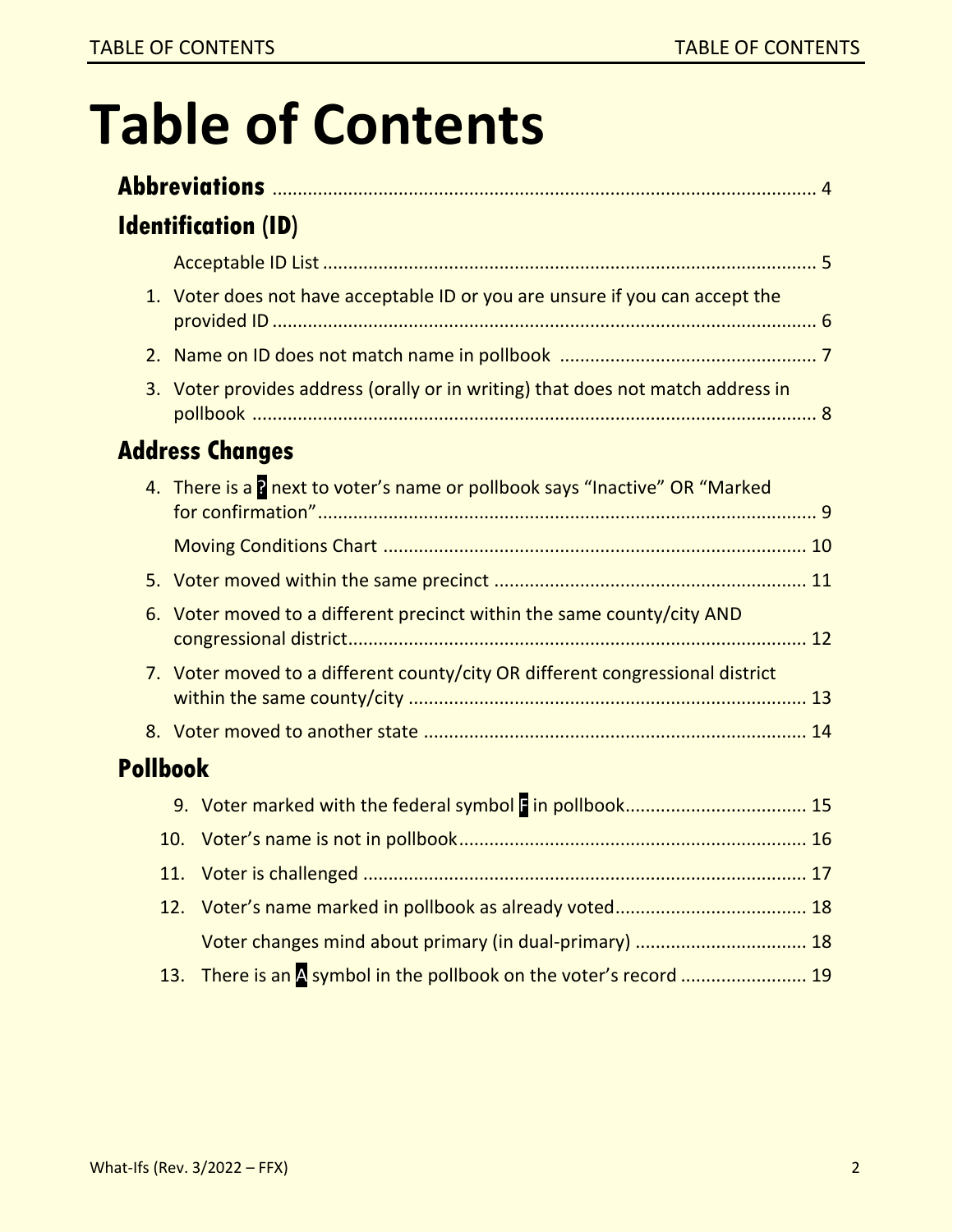| <b>Provisional</b>   |                                                                         |  |
|----------------------|-------------------------------------------------------------------------|--|
|                      |                                                                         |  |
|                      | 14. Voter must vote a provisional ballot                                |  |
|                      |                                                                         |  |
|                      |                                                                         |  |
| <b>Accessibility</b> |                                                                         |  |
|                      |                                                                         |  |
| 16.                  |                                                                         |  |
| 17.                  |                                                                         |  |
|                      |                                                                         |  |
| <b>Absentee</b>      |                                                                         |  |
| 19.                  | Absentee voter comes to polling place WITH their absentee ballot  27    |  |
| 20.                  | Absentee voter comes to polling place WITHOUT their absentee ballot  28 |  |
|                      | <b>Extension of Polling Hours</b>                                       |  |
|                      |                                                                         |  |
|                      | <b>Voting Malfunctions</b>                                              |  |
|                      | 22. You run low on ballots or provisional ballot envelopes  31          |  |
|                      | 23. Voting Equipment has malfunctioned                                  |  |
|                      |                                                                         |  |
|                      |                                                                         |  |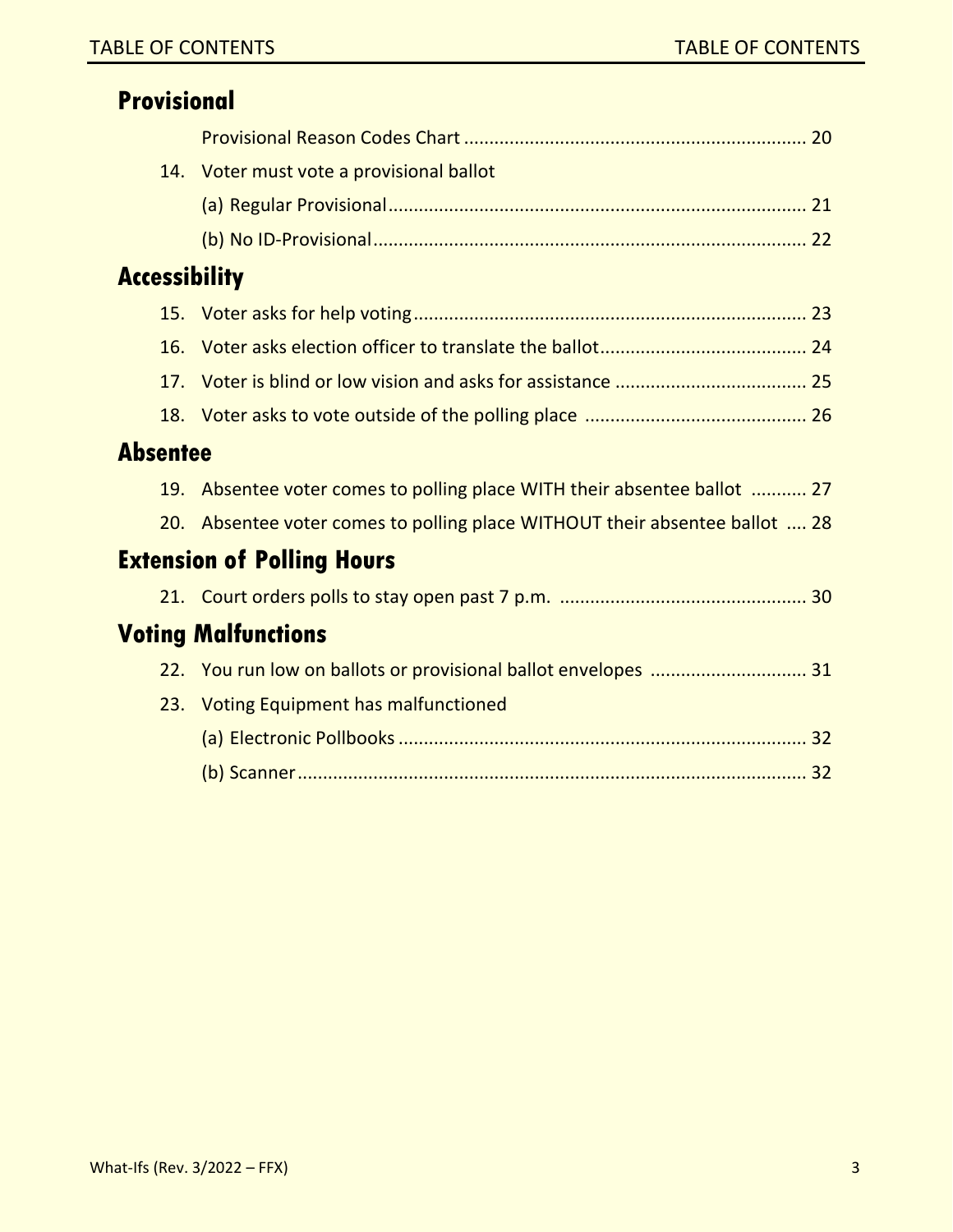# **Abbreviations**

| AB               | <b>Absentee Ballot</b>                                                                                                                                      |
|------------------|-------------------------------------------------------------------------------------------------------------------------------------------------------------|
| <b>AB Report</b> | List of voters who have absentee voted or applied for an absentee ballot                                                                                    |
| <b>CAP</b>       | <b>Central Absentee Precinct</b>                                                                                                                            |
| <b>EPB</b>       | <b>Electronic Pollbook</b>                                                                                                                                  |
| ID               | Identification                                                                                                                                              |
| <b>OP</b>        | <b>Outside Polls</b>                                                                                                                                        |
| $\mathsf{S}$     | Voter has completed a required statement including the Affirmation of<br>Eligibility and Virginia Registration Application.                                 |
| <b>SOR</b>       | <b>Statement of Results</b>                                                                                                                                 |
| <b>VRA</b>       | <b>Voter Registration Application</b>                                                                                                                       |
| 24.2             | Title of the Code of Virginia, also known as the Virginia Election Laws.                                                                                    |
| ?                | Voter may have moved and must confirm their current residential<br>address. Voter may also be listed as "inactive" or "marked for address<br>confirmation." |
| F                | Federal Only – overseas voter eligible to vote for federal offices only.                                                                                    |
| A                | Voter has yet to provide their social security number and it is required.                                                                                   |
|                  | The answer to this question determines which way to proceed.                                                                                                |
|                  | Indicates additional information.                                                                                                                           |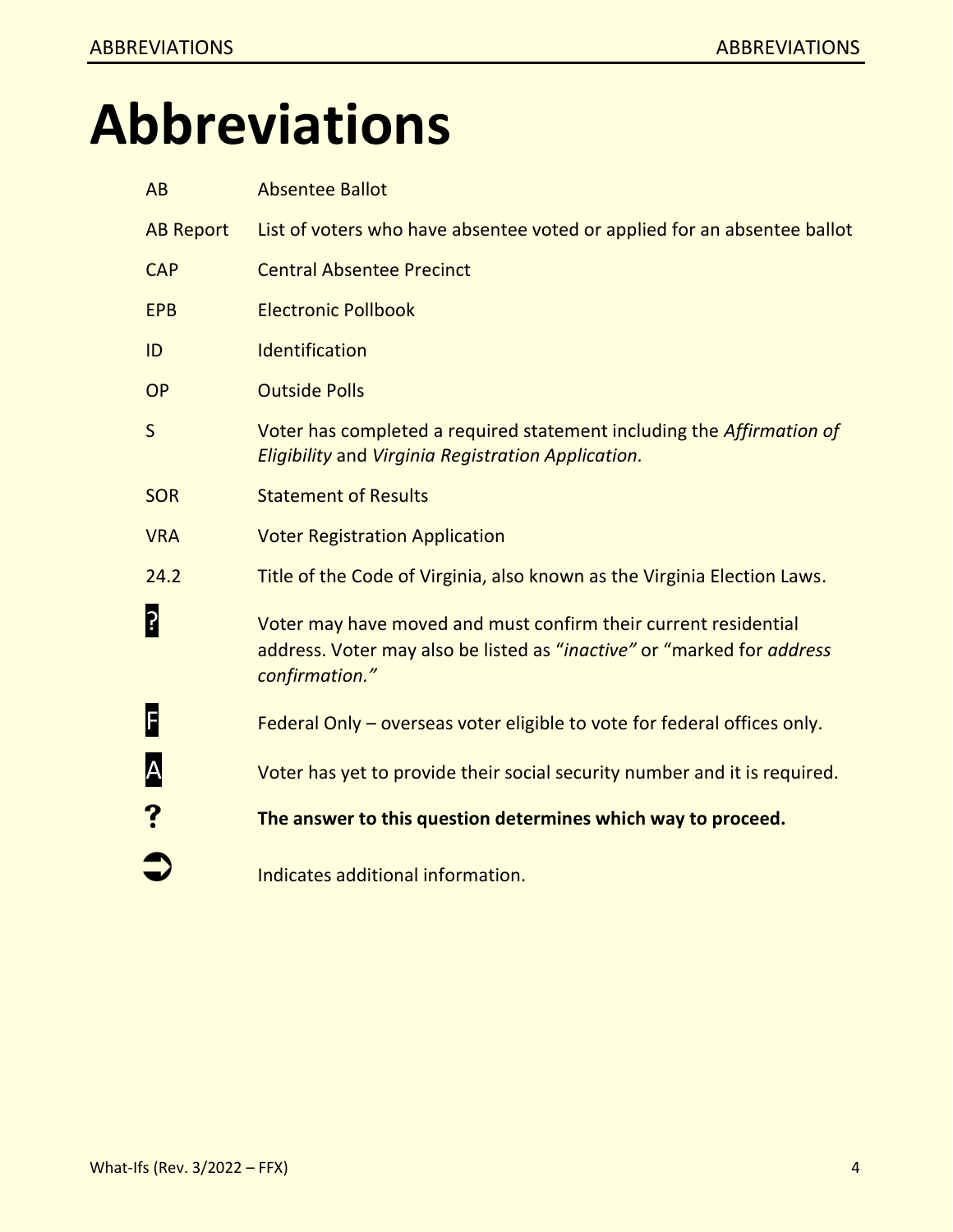### **Acceptable ID List**

Voter Identification List:

- Voter registration confirmation documents.
- Virginia driver's license or Virginia DMV-issued ID (regardless of expiration date).
- Valid United States passport or passport card.
- Any other valid ID issued by a government agency of the Commonwealth, one of its political subdivisions, or the United States government.
- Valid student ID issued by any public or private high school or institution of higher education located in Virginia. Chief should have a list of qualified colleges and universities.
- Valid student ID containing a photograph issued by an institution of higher education located in any other state or territory of the United States.
- Valid employee ID containing a photograph issued in ordinary course of business.
- Copy of a current utility bill, bank

statement, government paycheck, or paycheck.

- Any other government document containing the name and address of the voter.
- Tribal ID issued by one of the 11 recognized tribes in Virginia, [§8.01-385, 51.1-700]:
	- o Cheroenhaka (Nottoway)
	- o Chickahominy
	- o Eastern Chickahominy
	- o Mattaponi
	- o Monacan
	- o Nansemond
	- o Nottoway of Virginia
	- o Pamunkey
	- o Patawomeck
	- o Rappahannock
	- o Upper Mattaponi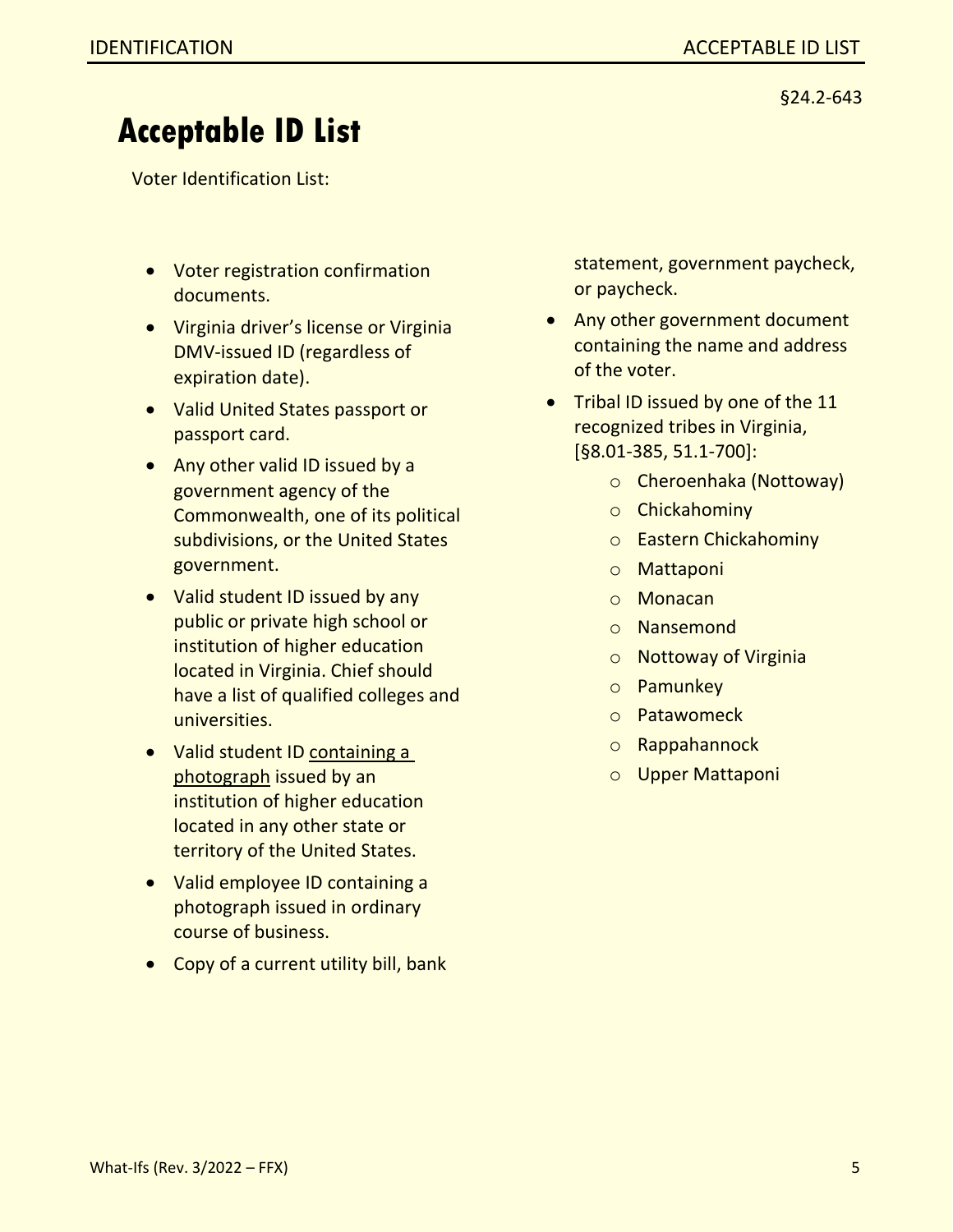**1**

### **Voter does not have acceptable ID or you are unsure you can accept the provided ID.**

If the voter does not have an acceptable form of ID, the voter may sign an ID Confirmation Statement. Officer should check voter into the pollbook and indicate in the pollbook that a statement was signed ("Voter Signed Oath" flag on Poll Pad).

If the voter does not have an acceptable form of ID and does not complete or sign the statement, the voter may vote a provisional ballot.

Is not having ID or signing an ID statement the only reason the voter must vote a provisional ballot?

- If this is the only reason the voter must vote a provisional ballot, go to problem 14b and have them vote a provisional ballot.
- If this is NOT the only reason the voter must vote a provisional ballot, go to problem 14a and have them vote a provisional ballot.

 Never turn a voter away because of lack of ID. If you are unsure whether a voter has presented an acceptable ID, call the General Registrar.

### **Help America Vote Act**

If the voter is required by the Help America Vote Act (52 U.S.C. § 21083(b)) to show identification the first time they vote in a federal election, the voter must present one of the following:

- A current and valid photo identification.
- A copy of a current utility bill, bank statement, government paycheck, paycheck, or other government document containing the name and address of the voter.

If the voter does not have an acceptable form of ID, go to problem 14a and have them vote a provisional ballot. An ID Confirmation Statement is not acceptable in these circumstances.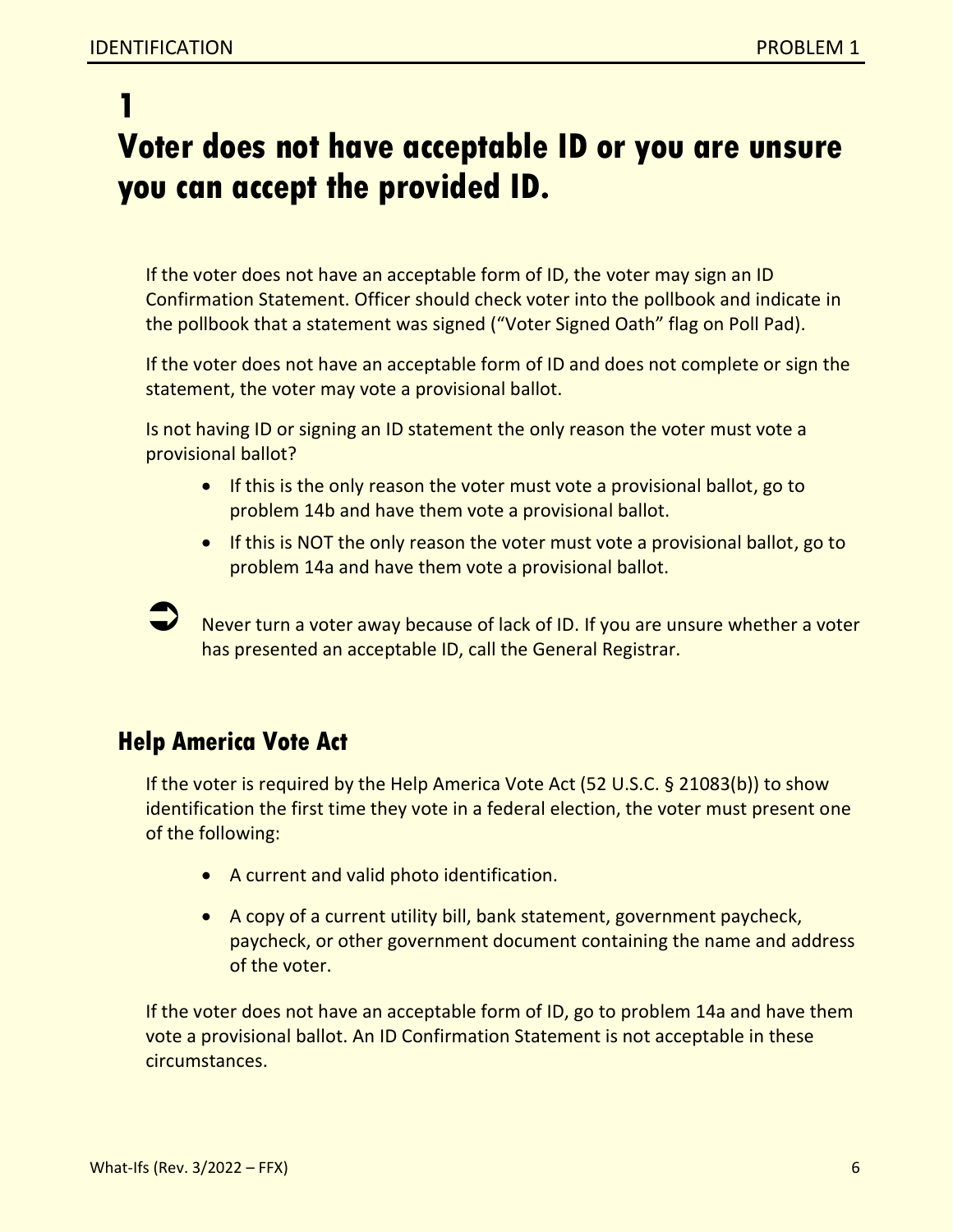Use Affirmation of Eligibility form ELECT – 651 §24.2-643

## **2 Name on ID does not match name in pollbook.**

- 1. Allow voter to vote if the name on the voter's ID is:
	- similar to the name in the pollbook; and/or
	- lists a maiden name, nickname, or initials instead of the full name.
- 2. Ask voter to complete and sign a Voter Registration application.
- 3. Officer places completed documents in Envelope #8.

 If you believe the person on the ID is not the voter, use the Affirmation of Eligibility to challenge the voter.

- 1. Officer fills out and initials Section A on the Affirmation of Eligibility and checks Box C.
- 2. Officer (or other Challenger) fills out and signs the Statement of Challenger using Reason #7.
- 3. Voter fills out and signs Section B Affirmation of Voter.
- 4. Officer makes sure voter signs Section B.
- 5. Officer checks voter into the pollbook and indicates in the pollbook that a statement was signed ("Voter Signed Oath" flag on Poll Pad).
- 6. Officer places completed documents in Envelope #8.
- 7. Voter casts ballot as normal in precinct.

 If challenged voter will not sign the Affirmation of Eligibility, they cannot vote. Go to problem 14a and follow the provisional instructions using Reason #6.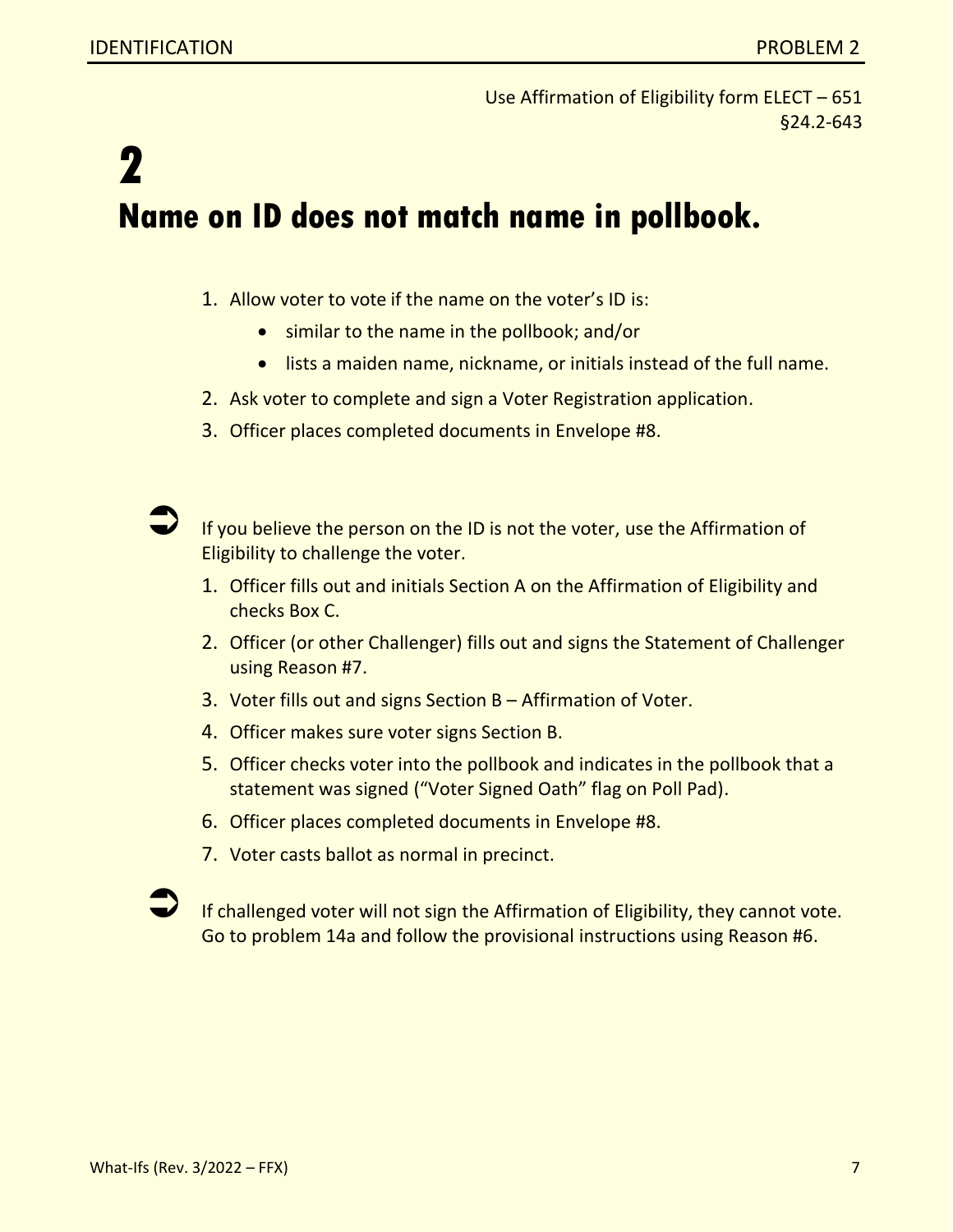§24.2-643 (C)

### **3 Voter provides address (orally or in writing) that does not match address in pollbook.**

Does the address the voter provides orally or in writing match the address in pollbook?

- If yes, check the voter in normally.
- If no, go to problems 4-8.
- The address the voter provides orally or in writing must match the address in the pollbook but it does NOT have to match the address on the ID.
- If an address on an ID does not match the address on the pollbook, it does not make the ID unacceptable for proving voter identity.
- Some acceptable forms of ID do not have an address.
- If you are uncertain, call the General Registrar.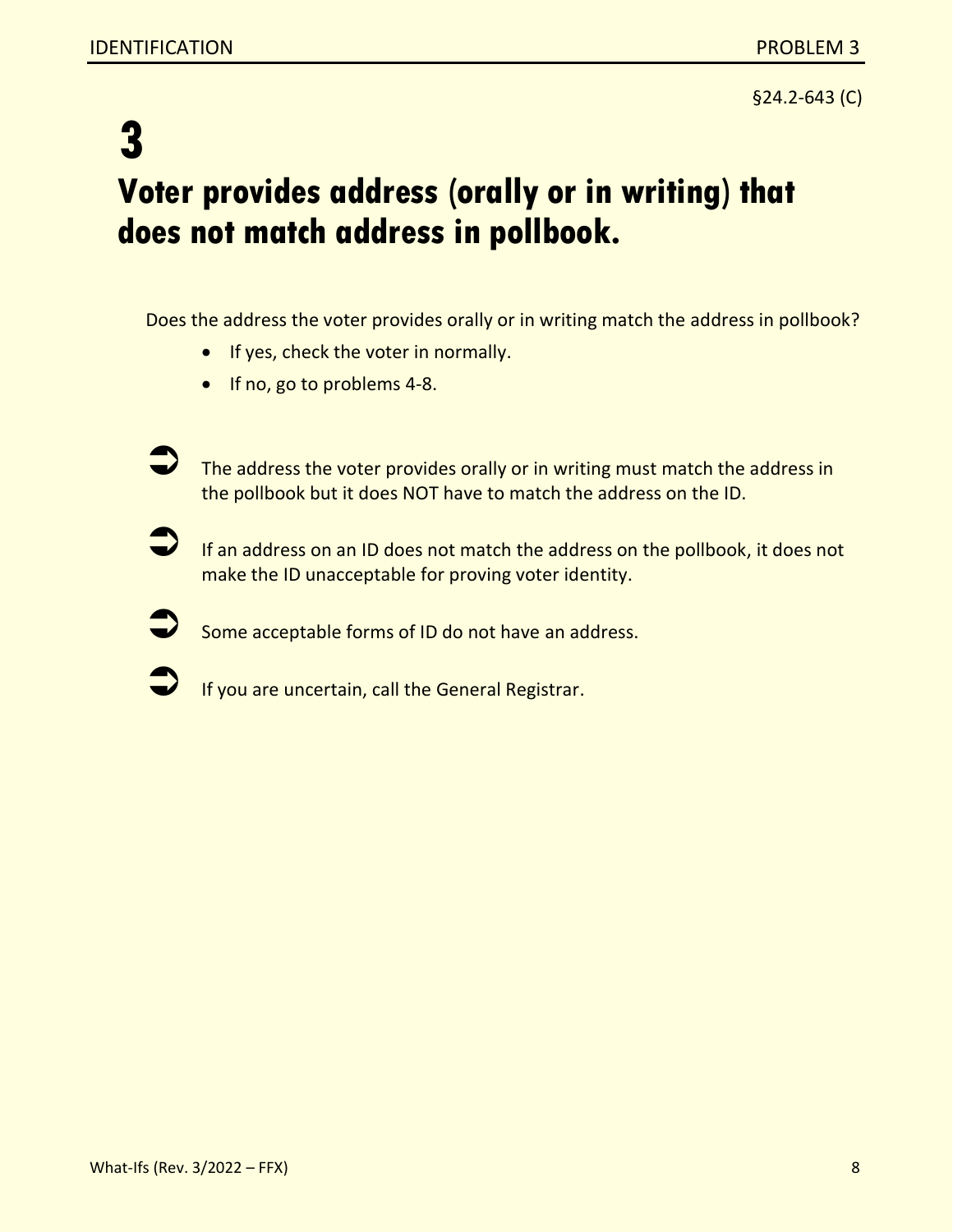Use Affirmation of Eligibility form ELECT-651 § 24.2-428.2, §24.2-651

### **4 There is a & next to voter's name or pollbook says "Inactive" or "Marked for address confirmation."**

Has voter moved?

- If yes, go to problems 5-8
- If no, you must challenge the voter using the Affirmation of Eligibility Form.
- 1. Officer fills out and initials Section A on the Affirmation of Eligibility form and checks Box A. *Disregard Statement of Challenger*.
- 2. Voter fills out and signs Section B –Affirmation of Voter.
- 3. Officer makes sure voter signs Section B.
- 4. Officer checks voter into the pollbook and indicates in the pollbook that a statement was signed ("Voter Signed Oath" flag on Poll Pad). Depending on how your pollbooks are set up, you might need to enter the Chief's password.
- 5. Officer places completed documents in Envelope #8.
- 6. Voter casts ballot as normal in precinct.



Why does this happen?

Voter was sent an address confirmation notice and the Elections Office did not receive a response. The confirmation notice was sent because:

- There was a possible address change OR
- Previous mailings from the Election Office were returned as undeliverable.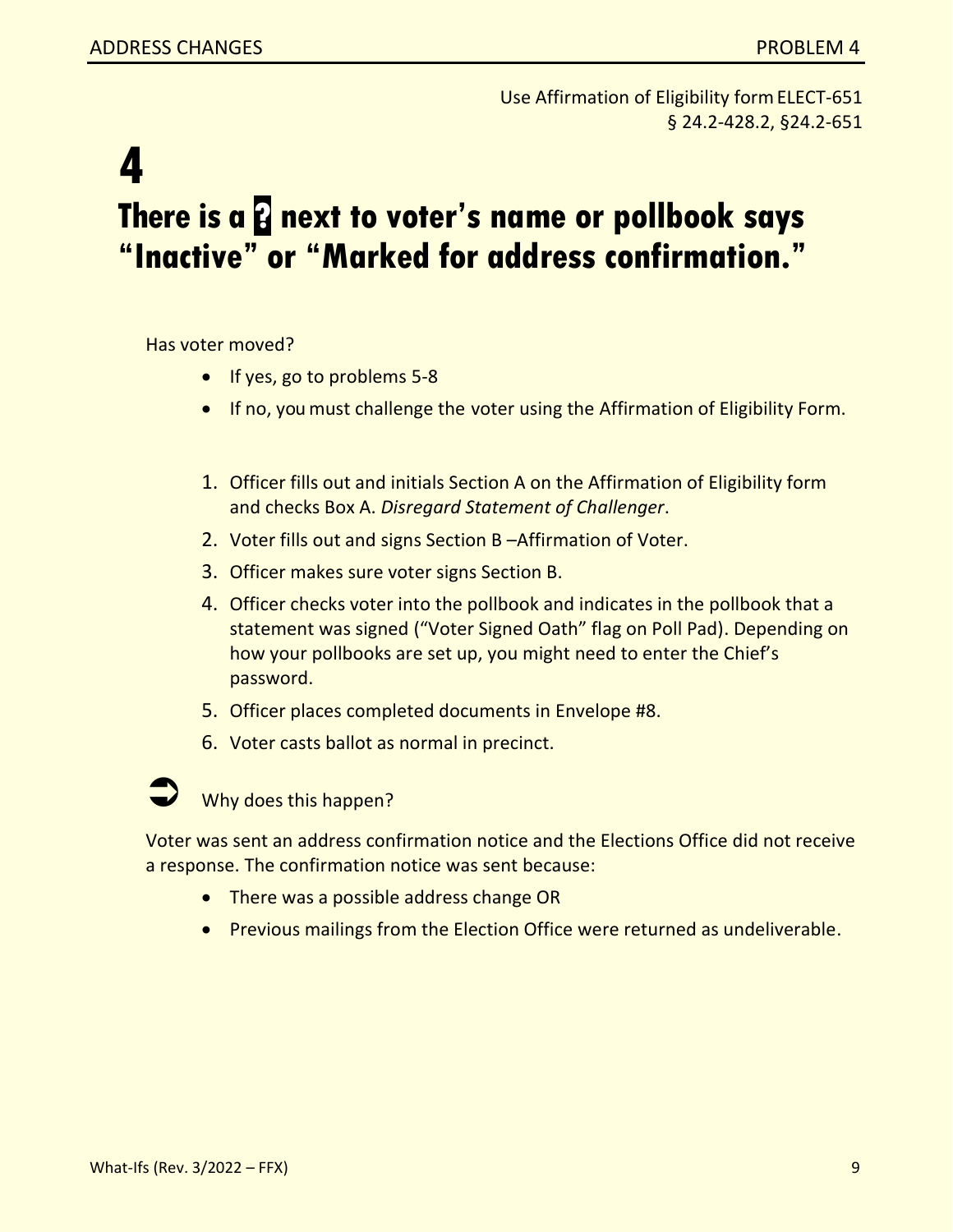### **Use this "Moving Conditions" chart when a voter has moved. Ask the voter:**

Question #1: Where did you move?

Question #2: When did you move?

| How far did<br>voter move?<br>→<br>When did<br>voter move?<br>₩ | Within<br>precinct                | <b>Within</b><br>county/city AND<br>congressional<br>district (but not<br>the same<br>precinct).                  | To a different<br>county/city OR<br>congressional<br>district (still<br>within Virginia)    | <b>Outside of</b><br><b>Virginia</b>                                                                         |
|-----------------------------------------------------------------|-----------------------------------|-------------------------------------------------------------------------------------------------------------------|---------------------------------------------------------------------------------------------|--------------------------------------------------------------------------------------------------------------|
| <b>On or After</b><br>November 3,<br>2021                       | See problem 5:<br>Voter can vote. | See problem 6:<br>Voter can vote in<br>precinct where<br>registered.                                              | See problem 7:<br>Voter can vote in<br>precinct where<br>registered.                        | See problem 8b<br>for presidential<br>elections;<br>see problem 8a<br>for non-<br>presidential<br>elections. |
| <b>From</b><br>November 7,<br>2018 to<br>November 2,<br>2021    | See problem 5:<br>Voter can vote. | See problem 6:<br>Voter can vote in<br>precinct where<br>registered with<br><b>Affirmation of</b><br>Eligibility. | See problem 7:<br>Voter may vote a<br>provisional ballot<br>in precinct where<br>they live. | See problem 8a<br>for presidential<br>elections;<br>see problem 8a<br>for non-<br>presidential<br>elections. |
| <b>On or Before</b><br>November 6,<br>2018                      | See problem 5:<br>Voter can vote. | See problem 6:<br>Voter may vote<br>provisionally in<br>precinct where<br>they live.                              | See problem 7:<br>Voter may vote a<br>provisional ballot<br>in precinct where<br>they live. | See problem 8a<br>for presidential<br>elections;<br>see problem 8a<br>for non-<br>presidential<br>elections. |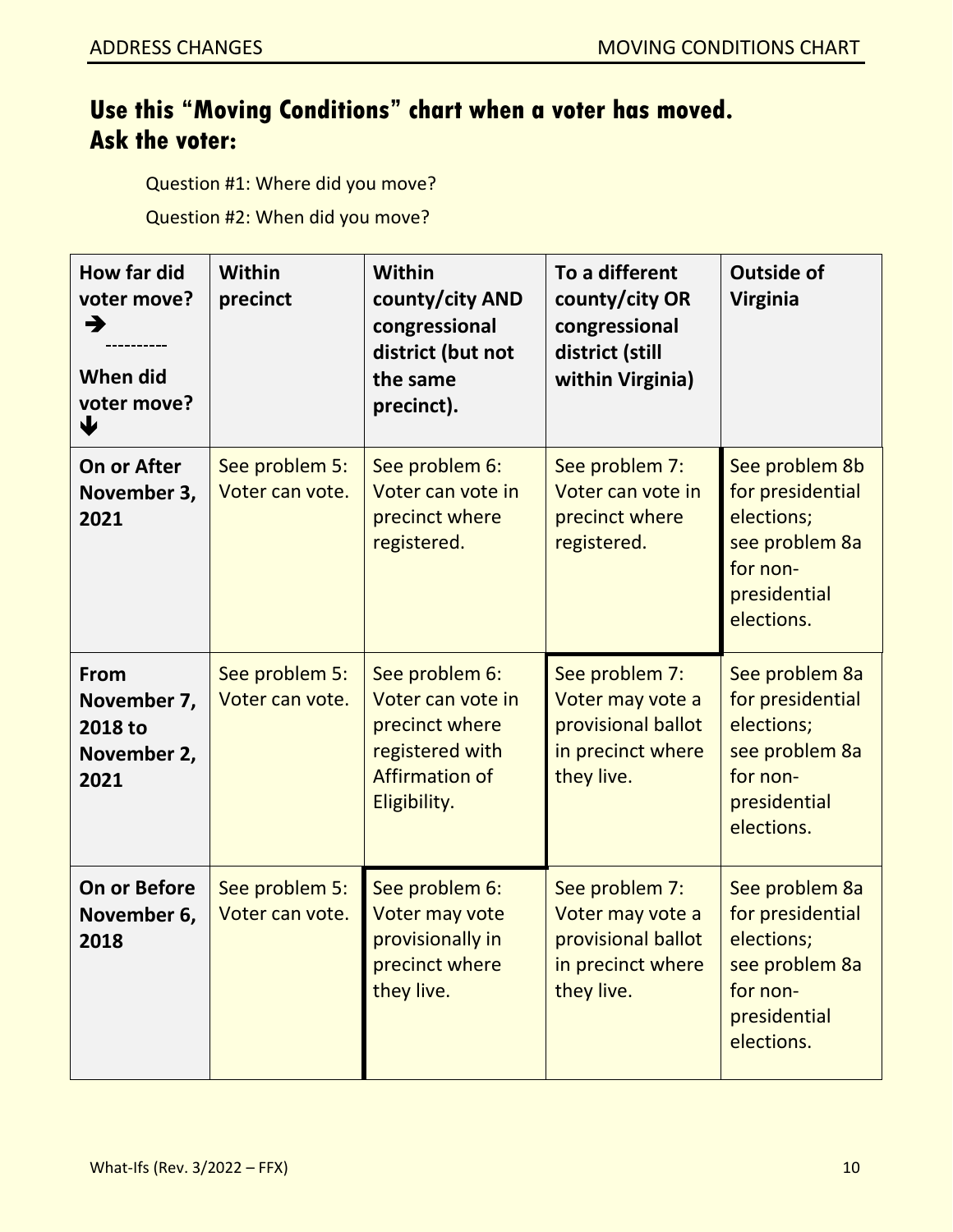### **5 Voter moved within the same precinct.**

- There may be a **?** next to voter's name or the pollbook says 'inactive' or 'marked for address confirmation.'
	- 1. Officer asks voter to complete and sign a Voter Registration application.
- 2. Officer checks voter into the pollbook as normal.
- 3. Officer places completed documents in Envelope #8.
- 4. Voter casts ballot as normal in the precinct.

**Do not** enter voter's new address in pollbook.

### **Town Elections Only**

A voter who moved out of town **cannot** vote in the town election but may be eligible to vote in non-town elections *§ 24.2-101; Qualified voter in a town.*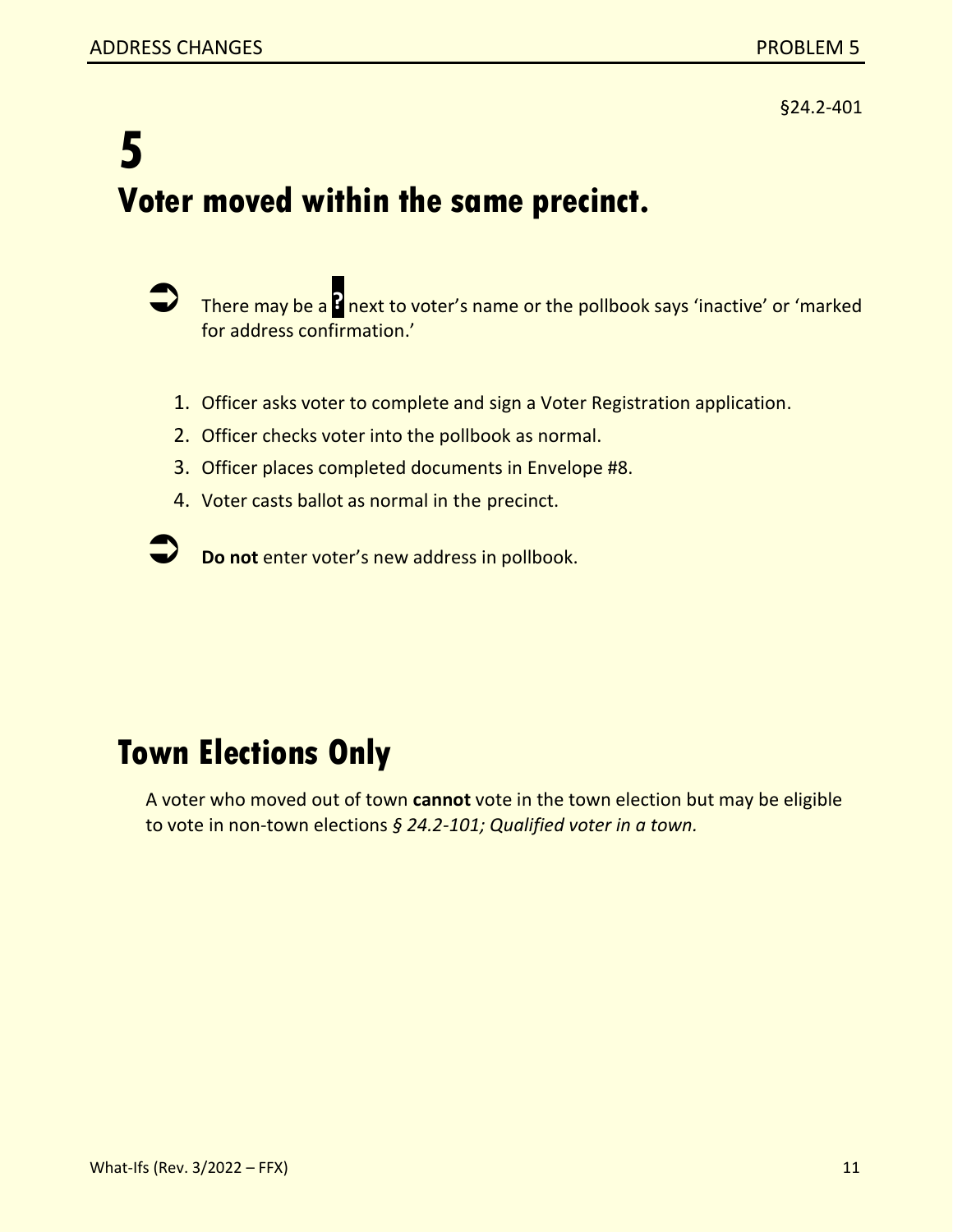### **6 Voter moved to a different precinct within the same county/city AND congressional district.**



There may be a <sup>2</sup> next to voter's name or the pollbook says 'inactive' or 'marked for address confirmation.'

Choose which statement describes **when** the voter moved and use the instructions that follow.

### **Voter moved on or after November 3, 2021.**

- 1. Voter completes and signs a Voter Registration application.
- 2. Officer checks voter into the pollbook as normal.
- 3. Voter casts ballot as normal in precinct where still registered.
- 4. Officer places completed documents in Envelope #8.

#### **Voter moved on or after November 7, 2018 to November 2, 2021.**

- 1. Officer fills out and initials Section A on the Affirmation of Eligibility form and checks Box C and Box 4.
- 2. Voter fills out and signs Section B Affirmation of Voter using their new address.
- 3. Officer checks voter into the pollbook and indicates in the pollbook that a statement or oath was signed ("Voter Signed Oath" flag on Poll Pad).
- 4. Voter casts ballot as normal in precinct where still registered.
- 5. Officer places completed documents in Envelope #8.

### **Voter moved on or before November 6, 2018.**

- 1. Voter may vote a provisional ballot. See problem 14a, Reason #1 or #2.
- 2. Voter completes and signs a Voter Registration Application.



**Do not** enter voter's new address in pollbook.

### **Town Elections Only**

A voter who moved out of town **cannot** vote in the town election but may be eligible to vote in non-town elections. *§ 24.2-101; Qualified voter in a town*.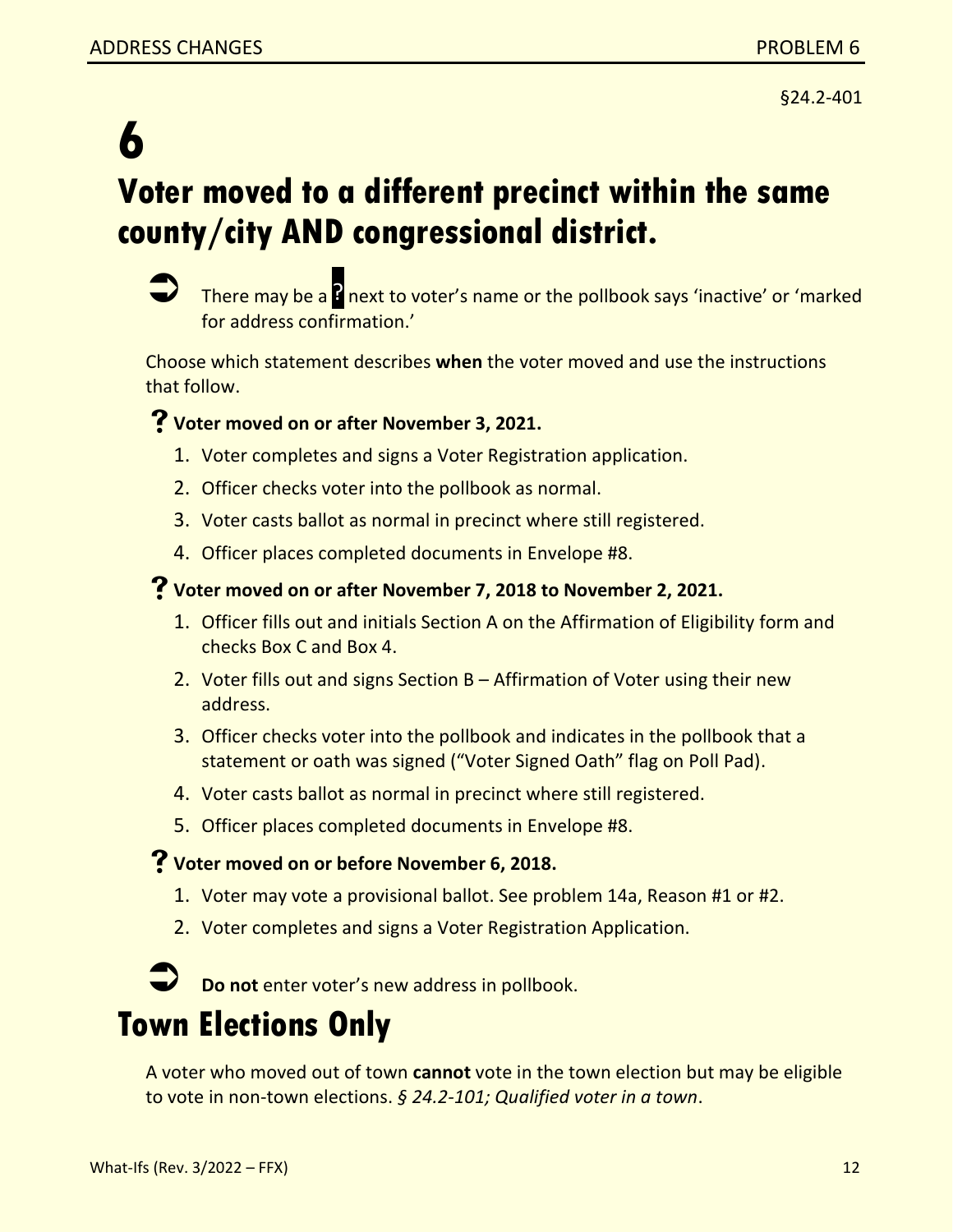### **7 Voter moved to a different county/city OR a different congressional district within the same county/city.**



There may be a <sup>2</sup> next to voter's name or the pollbook says 'inactive' or 'marked for address confirmation.'



 Some counties/cities have more than one congressional district. If you do not have a street file map, call the General Registrar.

Choose which statement describes **when** the voter moved and use the instructions that follow.

#### **Voter moved on or after November 3, 2021.**

- 1. Voter completes and signs a Voter Registration application.
- 2. Officer checks voter into the pollbook as normal.
- 3. Voter casts ballot as normal in precinct where still registered.
- 4. Officer places completed documents in Envelope #8.

#### **Voter moved before November 3, 2021.**

- 1. Voter may vote a provisional ballot. See problem 14a, Reason #1 or #2.
- 2. Voter completes and signs a Voter Registration Application.
- 3. Officer places completed documents in Envelope #8.



 If voter moved to a new precinct within the same county/city AND congressional district go to Problem 6.

### **Town Elections Only**

A voter who moved out of town **cannot** vote in the town election but may be eligible to vote in non-town elections. *§ 24.2-101; Qualified voter in a town*.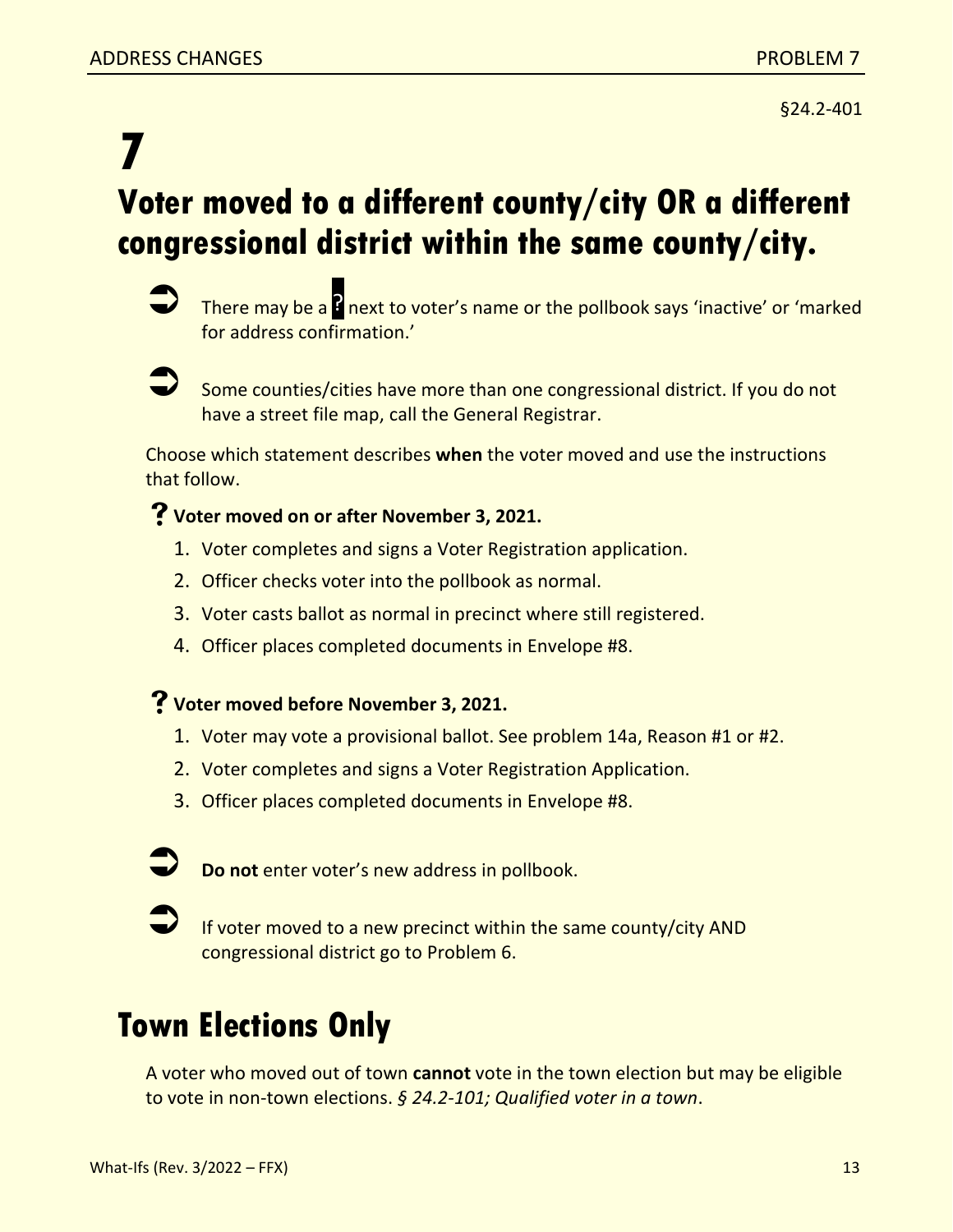### **8 Voter moved to another state.**

Is this a presidential election?

### **If No, go to problem 8a.**

### **If Yes**

- Did the voter move out of state more than 30 days ago? Go to problem 8a.
- Did the voter move out of state less than 30 days ago? Go to problem 8b.

### **8a:**

#### **Voter is no longer eligible to vote in Virginia.**

- 1. Ask voter to fill out a Cancellation Request form (ELECT 427(A)) or write and sign a note that:
	- states they have moved out of state;
	- asks to cancel their Virginia voter registration; and
	- includes their name, date of birth, and new address, (SSN optional).
- 2. Place Cancellation Request or note in Envelope #8.

If voter insists they are registered and eligible to vote in the precinct, they may vote a provisional ballot. See problem 14a, Reason #1 or #2, or #6.

#### **8b:**

#### **Voter may vote a "Presidential-Only" Ballot.**

(This is a presidential election AND voter moved out of state less than 30 days ago.)

- 1. Officer fills out and initials Section A on the Affirmation of Eligibility form and checks Box C and Box 3.
- 2. Voter fills out and signs Section B Affirmation of Voter using new address.
- 3. Officer tells voter that the General Registrar will cancel the voter's Virginia registration after this election.
- 4. Officer checks voter into the pollbook and indicates in the pollbook that a statement was signed ("Voter Signed Oath" flag on Poll Pad).
- 5. Officer indicates in the pollbook that voter voted a presidential-only ballot.
- 6. Officer issues a presidential-only ballot.
- 7. Voter casts presidential-only ballot as normal in the precinct.
- 8. Officer places completed documents in Envelope #8.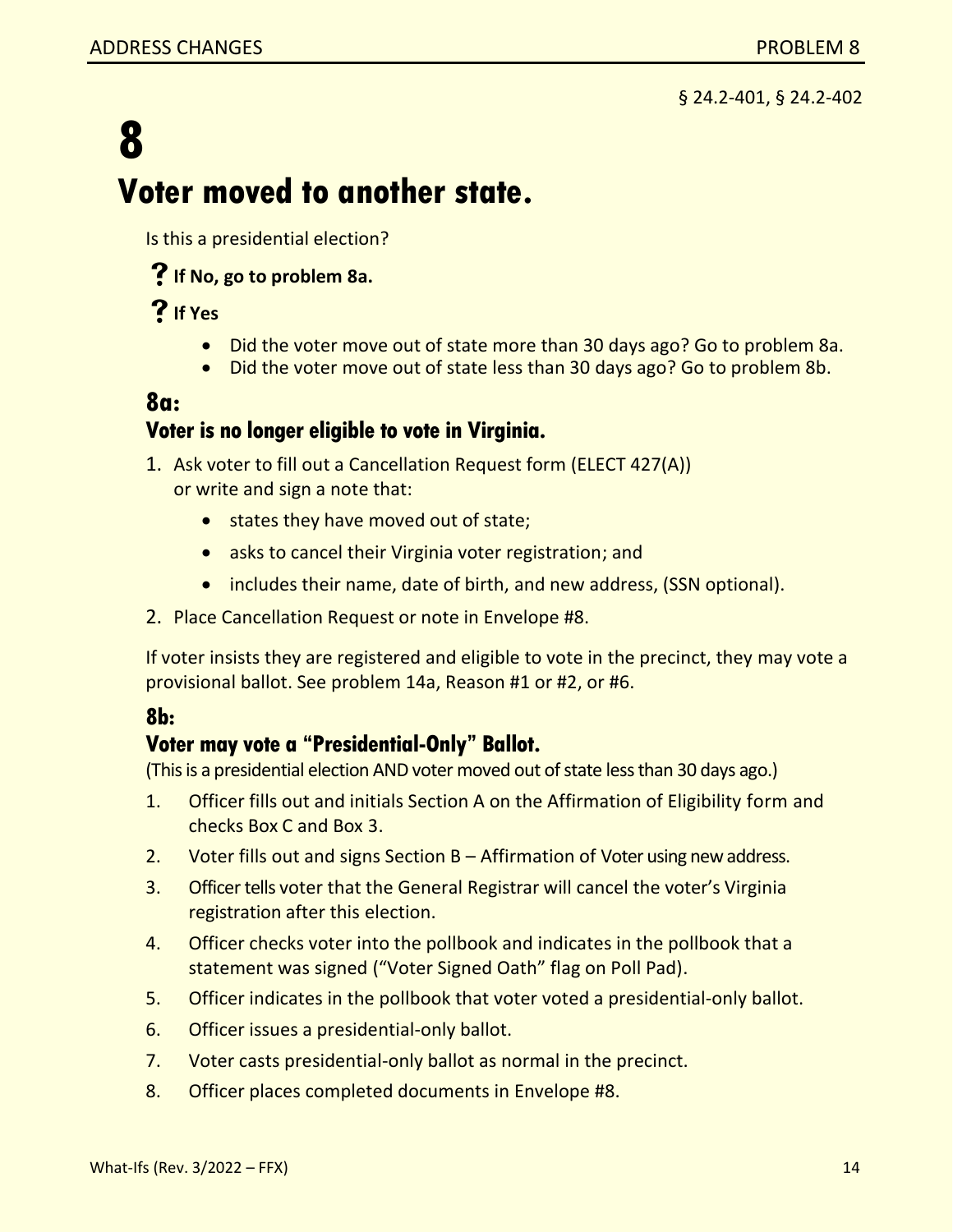§ 24.2-420.1, § 24.2-453, , § 24.2-653.1, § 24.2-708, § 24.2-711, §24.2-712

### **9 Voter marked with federal symbol F in pollbook.**

Symbol may be in the voter's details, message box, or ballot style.

- Voter can only vote for federal offices.
- 1. Verify the voter was not issued an absentee ballot. If issued, see 9a and 9b.
- 2. Check voter into the pollbook.
- 3. Verify voter has a 'Federal Only' flag or prompt in the pollbook.
- 4. Give voter a Federal Only ballot.

#### **9a**

### **Voter marked with federal F and absentee symbols AB in pollbook and they have their absentee ballot.**

Go to problem 19 and follow instructions.

#### **9b**

### **Voter marked with federal F and absentee symbols AB in pollbook and they DO NOT have their absentee ballot.**

Go to problem 20 and follow instructions.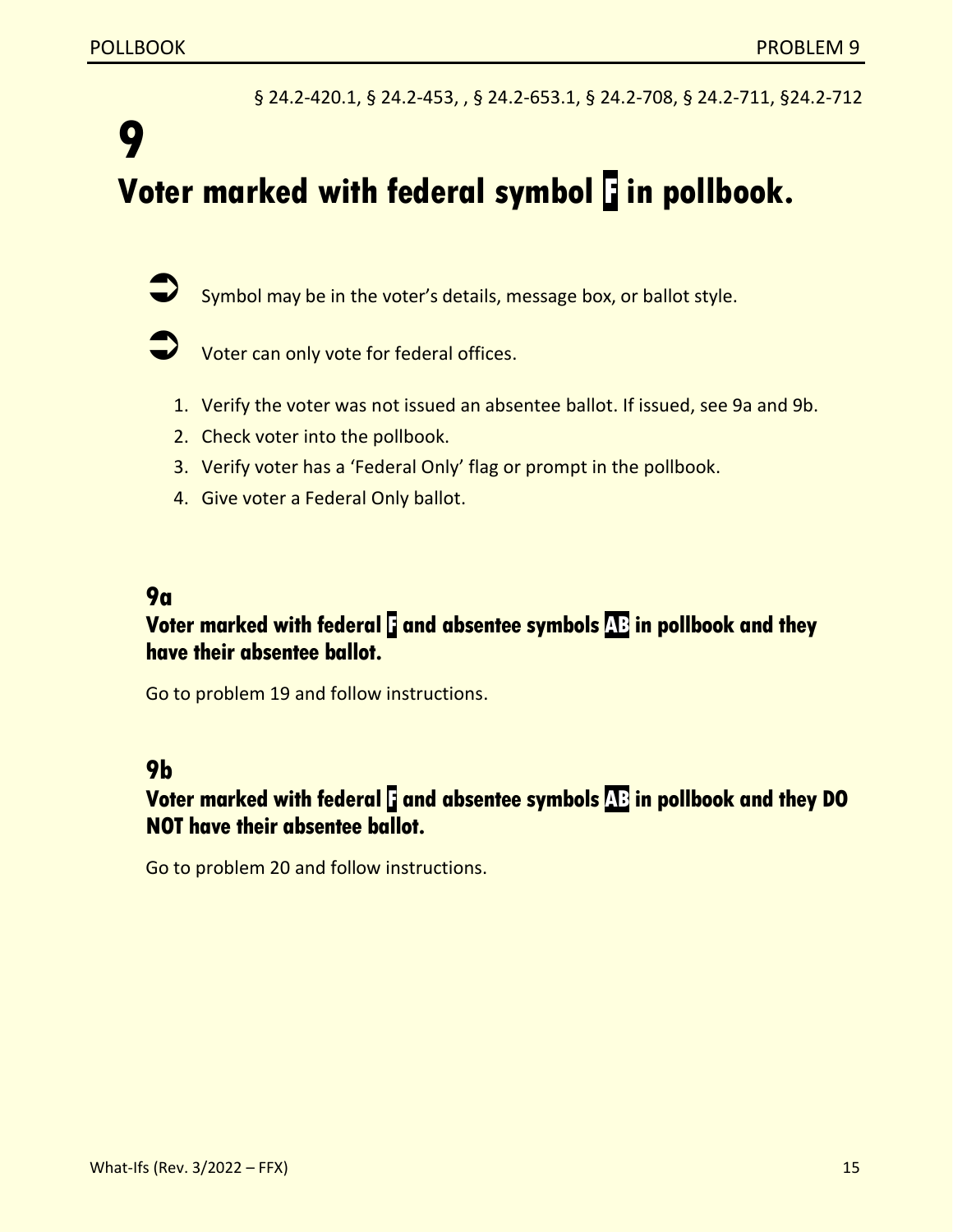Use Affirmation of Eligibility form ELECT-651 §24.2-652

## **10 Voter's name is not in the pollbook.**



Make sure to look:

- in the pollbook;
- at the end of the alphabetical section in the pollbook; and
- in any other listings provided by the General Registrar.
- 1. Check for correct spelling or a recent name change.
- 2. Check if voter is in the right polling place. Ask voter for their:
	- address;
	- when/where they registered to vote; and
	- when/where they last voted.
- 3. Collect any documentation or registration receipts provided by the voter and put them in Envelope #8.
- 4. Call the General Registrar. The GR will either:
	- instruct you to add a voter's name to the pollbook;
	- tell you the person can vote a provisional ballot. (See problem 14a); or
	- let you know if voter is registered and eligible to vote in another precinct.

 If General Registrar is unavailable or unable to confirm qualifications, voter may vote a provisional ballot.

See problem 14a, using Reason #1 or #2.

 Overseas and Military voters (or voters who have recently separated from the military) as well as spouses and dependents may be able to register today, § 24.2-420.1. Call the General Registrar.

 Only the General Registrar can authorize adding a voter to the pollbook. The General Registrar will give you instructions if that is necessary.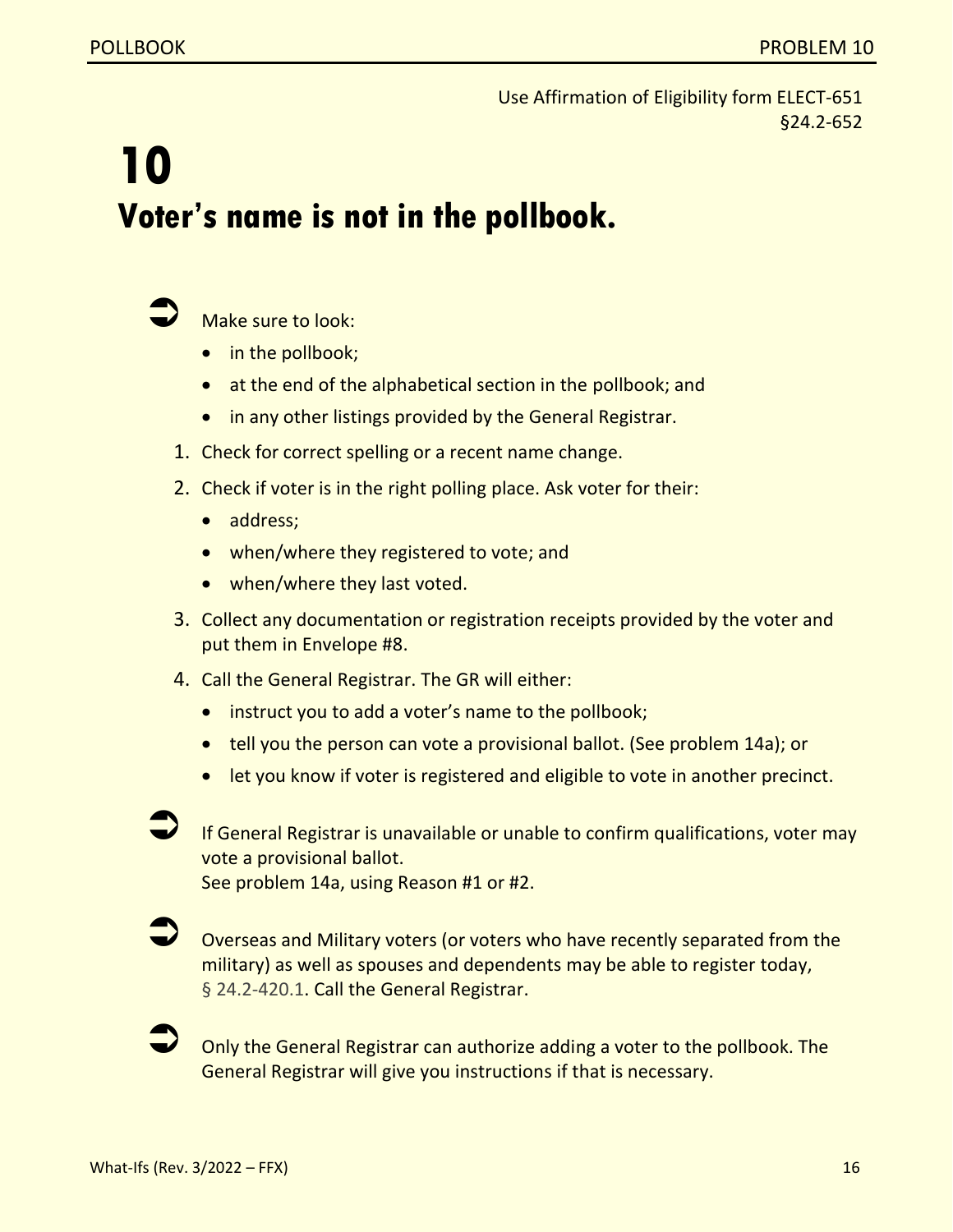Use Affirmation of Eligibility form ELECT-651 §24.2-651

## **11 Voter is challenged.**

 A qualified voter can challenge another voter. An Election Officer may be required to challenge a voter.

- 1. Officer fills out and initials Section A of the Affirmation of Eligibility form and checks Box C.
- 2. Challenger fills out and signs the Statement of Challenger.
- 3. Challenged voter fills out and signs Section B Affirmation of Voter.
- 4. Officer makes sure voter signs Section B.
- 5. Officer checks voter into the pollbook and indicates in the pollbook that a statement or oath was signed ("Voter Signed Oath" flag on Poll Pad).
- 6. Voter casts ballot as normal in the precinct.
- 7. Officer places completed documents in Envelope #8.

 If challenged voter will not sign the Affirmation of Eligibility, then they cannot vote normally but can vote a provisional ballot. Go to problem 14a and follow instructions using Reason #6, Other.

 If challenger will not sign the Affirmation of Eligibility, then there is no challenge and the voter, if otherwise qualified, votes in the normal way in the precinct.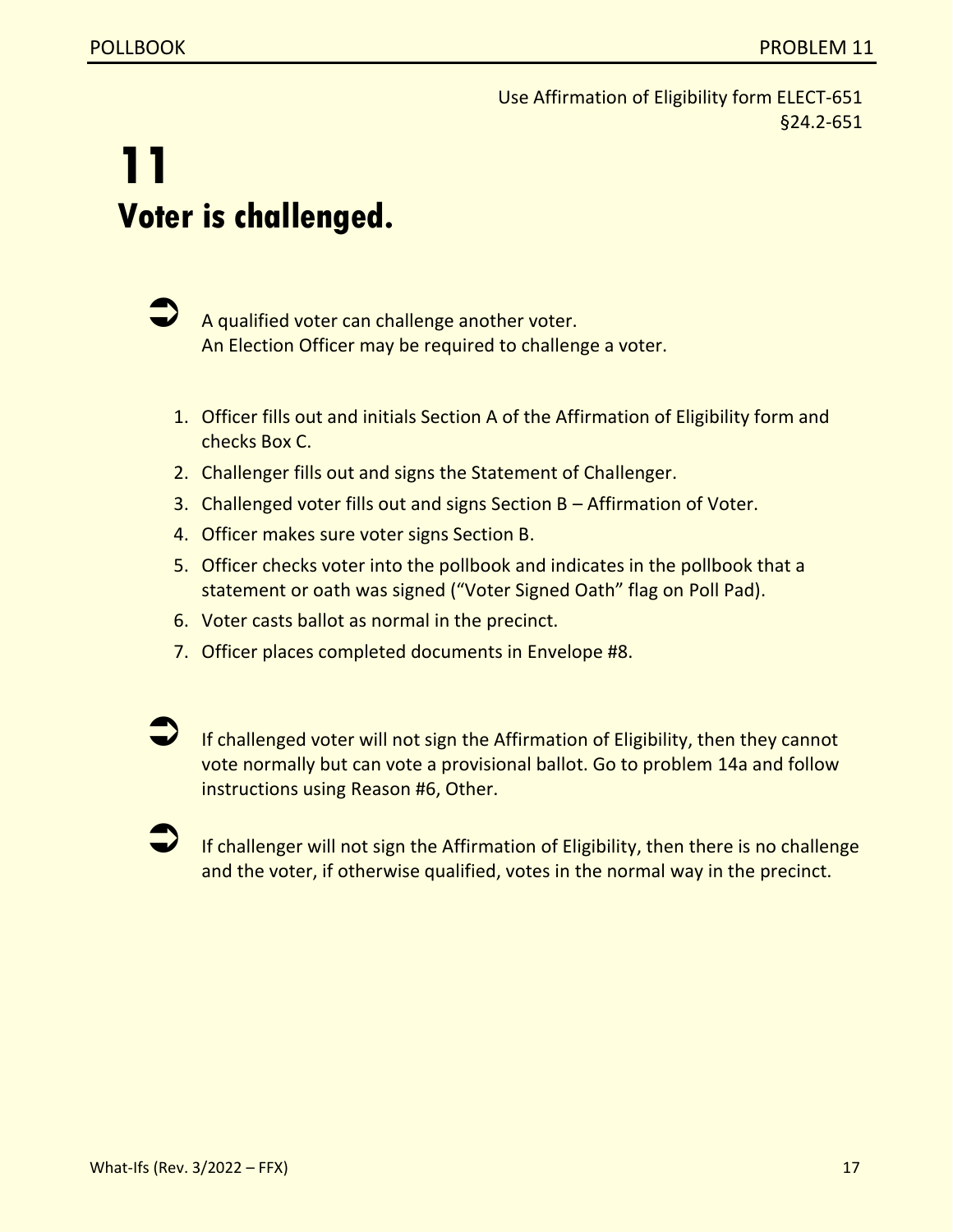§ 24.2-651.1

## **12 Voter's name marked in pollbook as already voted.**

- 1. Tell voter they can vote a provisional ballot.
- 2. Go to problem 14a and follow instructions using Reason #5.
- Voter does not have to fill out a voter registration application, unless needed for another reason.

### **Voter changes mind about which primary ballot they want to vote.**

If voter has NOT yet scanned their ballot, they may switch ballots and vote in the other political party's primary election:

For electronic pollbooks (EPBs), use your EPB instructions to:

- 1. look up the voter;
- 2. undo check-in and
- 3. re-check the voter in for the correct primary or leave unchecked if there is only one political party's primary election taking place.

The pollbook officer will likely need the Chief Officer to enter the Chief's password to complete the check-in process.



 If voter has already been issued a ballot, you will first need to spoil the ballot and place it in the spoiled ballot envelope.



 After the polls close, the number of names stricken from a primary election's pollbook because the voter changed their mind or was given the wrong ballot must be entered on that Primary's Statement of Results in the EXPLANATION OF DISCREPANCY section.

For paper pollbooks, call the Office of Elections for help.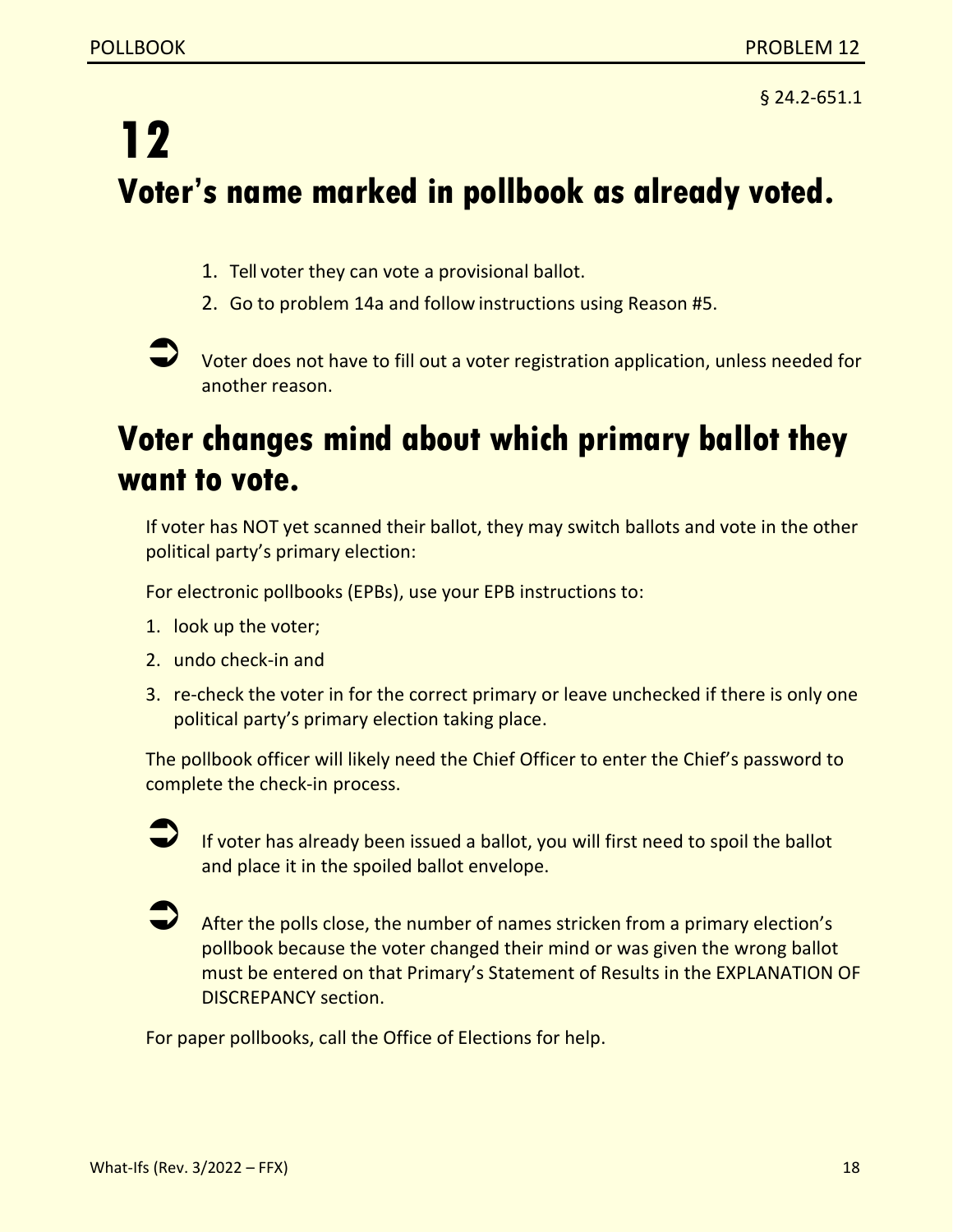Constitution of Virginia Art. II, § 2;§ 24.2-418; § 24.2-643(D)

### **13 There is an A symbol in the pollbook on the voter's record.**



On the EPB, the A symbol may be in the voter's details or in the message box. On paper pollbooks, the **A** symbol appears left of the voter's name.

This is very rare.

- 1. Voter fills out a Voter Registration application.
- 2. Officer writes 'SSN update' next to or above the social security number on the form.
- 3. Do not enter the social security number in the pollbook.
- 4. Do not ask voter to say their social security number aloud.



What does this mean?

The Election Office does not have this voter's social security number and it is required.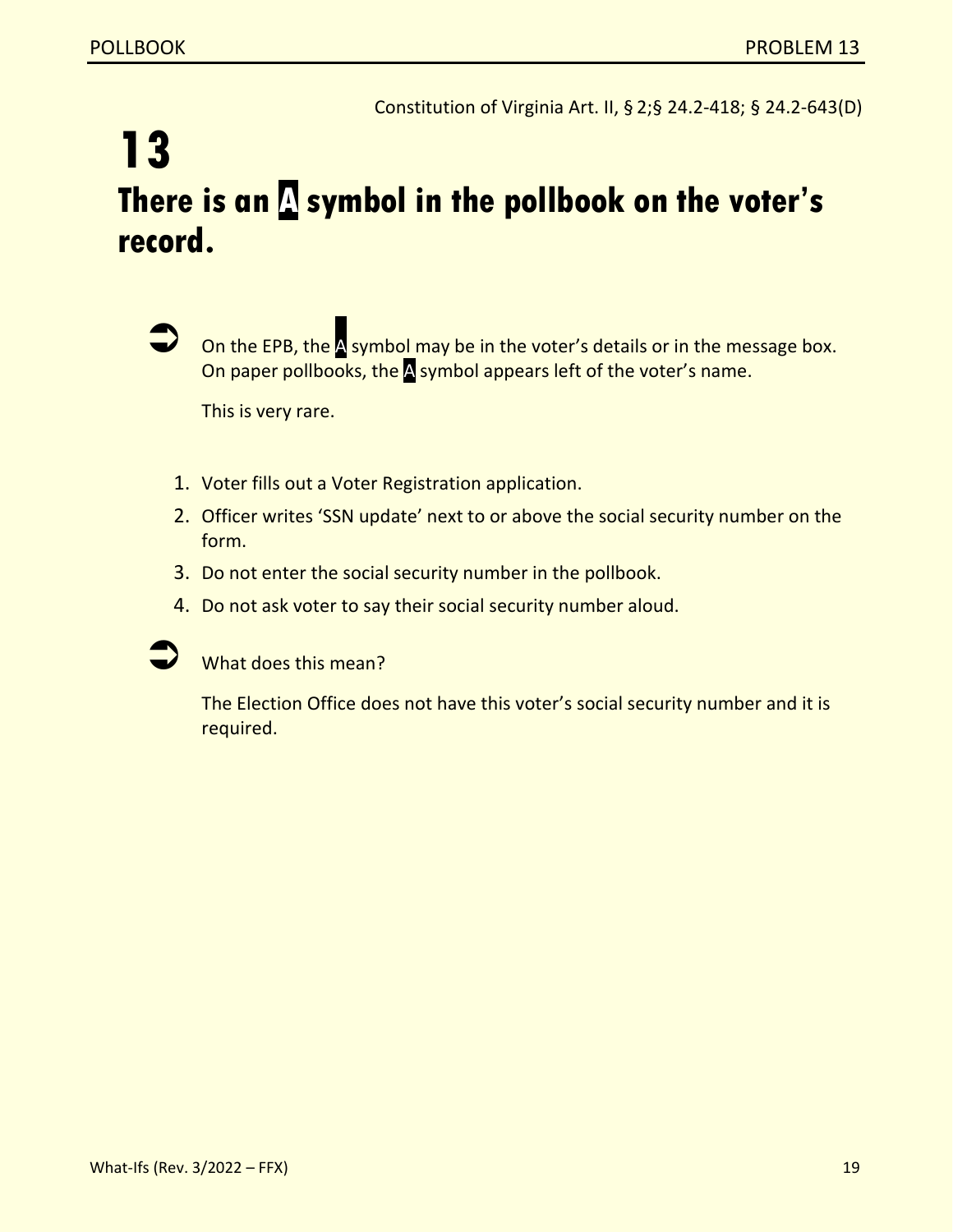### **Provisional Reason Codes**

| Voter's name<br>is NOT on<br>pollbook and | $\mathbf{1}$    | is a resident of the precinct, or has been since the<br>November general election last year.                                                                                                            | <b>Complete Voter</b><br>Registration<br>Application                                                                              |
|-------------------------------------------|-----------------|---------------------------------------------------------------------------------------------------------------------------------------------------------------------------------------------------------|-----------------------------------------------------------------------------------------------------------------------------------|
| voter:                                    | $\overline{2}$  | has been a resident of the precinct for the last two<br>federal elections, is now a resident of the county<br>or city, and current residence is in the same<br>congressional district as this precinct. | <b>Complete Voter</b><br>Registration<br>Application                                                                              |
| Voter's name<br>IS on                     | $\overline{3}$  | is voting after normal poll closing time due to<br>court order.                                                                                                                                         |                                                                                                                                   |
| pollbook and<br>voter:                    | $\overline{4}$  | applied for an absentee ballot, but does not have<br>the ballot with them.                                                                                                                              |                                                                                                                                   |
|                                           | 5               | is shown in the pollbook as already having voted.                                                                                                                                                       |                                                                                                                                   |
|                                           | 6               | <b>Other.</b> (any reason not captured in the other<br>codes)                                                                                                                                           | <b>Complete Voter</b><br>Registration<br>Application if voter is<br>not on the pollbook or<br>the address needs to<br>be updated. |
|                                           | <b>No</b><br>ID | did not show required ID and did not sign a<br>statement swearing to their identity.                                                                                                                    |                                                                                                                                   |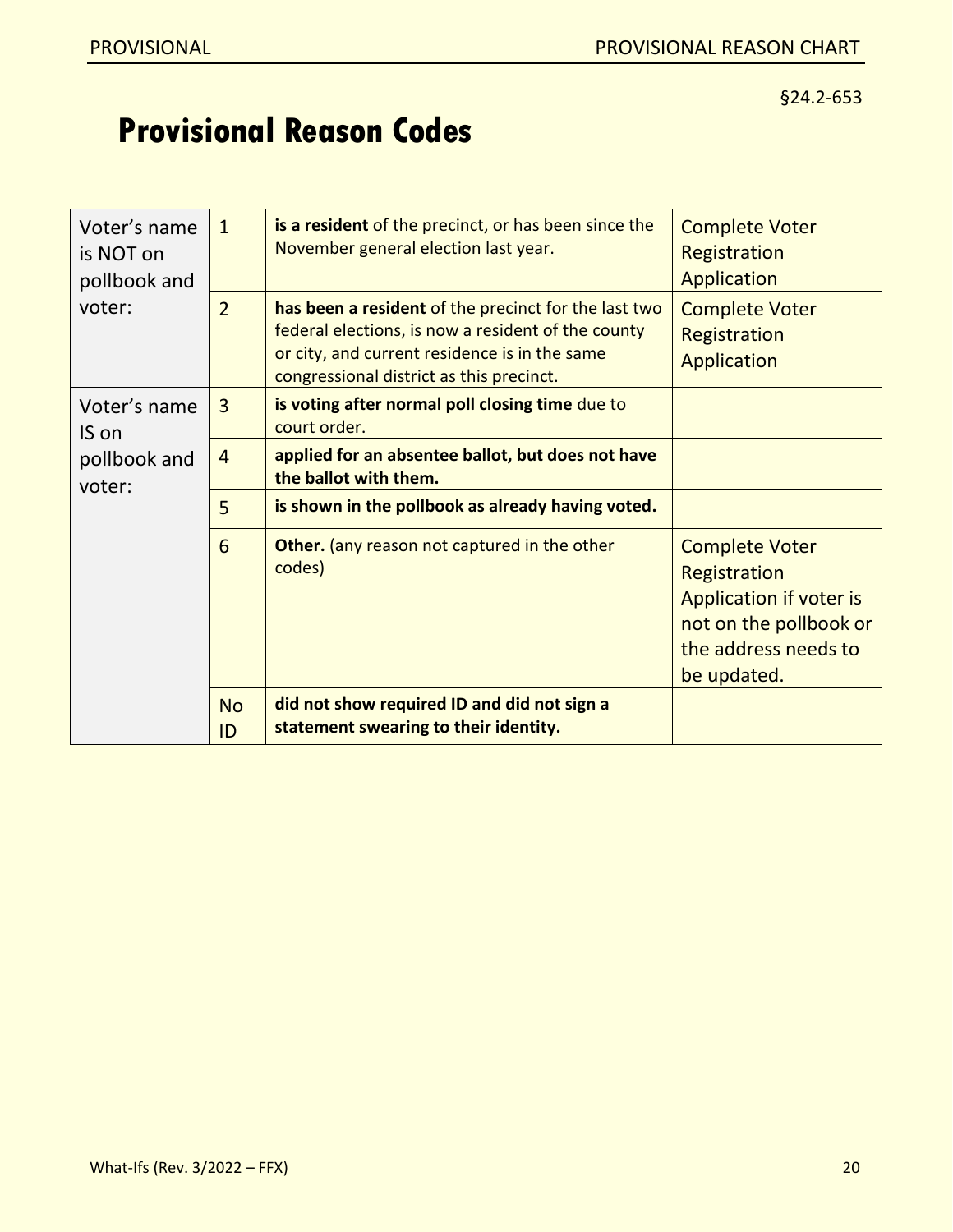## **14a Voter must vote a provisional ballot.**

#### **Voter is voting a provisional ballot for Reasons #1 – #6. If the only reason for voting a provisional ballot is because of ID, go to 14b.**

- 1. Voter who is not on the pollbook or whose address needs to be updated, fills out a Voter Registration application.
- 2. Voter fills out and signs the statement on the front of the small green provisional envelope.
- 3. Officer signs front of envelope and marks reason for casting a provisional ballot on back of the envelope.
- 4. Officer asks voter for ID. If voter does not have acceptable ID, check box on the back of the envelope that reads, 'No ID: voter also did not show ID.'
- 5. Officer gets a ballot from the ballot officer.
- 6. Voter votes a ballot and seals ballot in the small green provisional envelope.
- 7. Officer copies the information from the small green provisional envelope onto Provisional Ballot log.
- 8. Officer places the small green provisional envelope in the large green **Envelope #1A**.
- 9. Officer gives voter the green Provisional Voter Notice(s).
- 10. Do *NOT* check the voter in as a provisional voter on the Poll Pad.

 Provisional ballots must be cast in the precinct where the voter is qualified to vote—this usually means the provisional ballot will be cast in the precinct where the voter currently lives.

 Absentee voters or voters shown as already having voted who must vote a provisional ballot need not fill out a Voter Registration Application, unless required for another reason.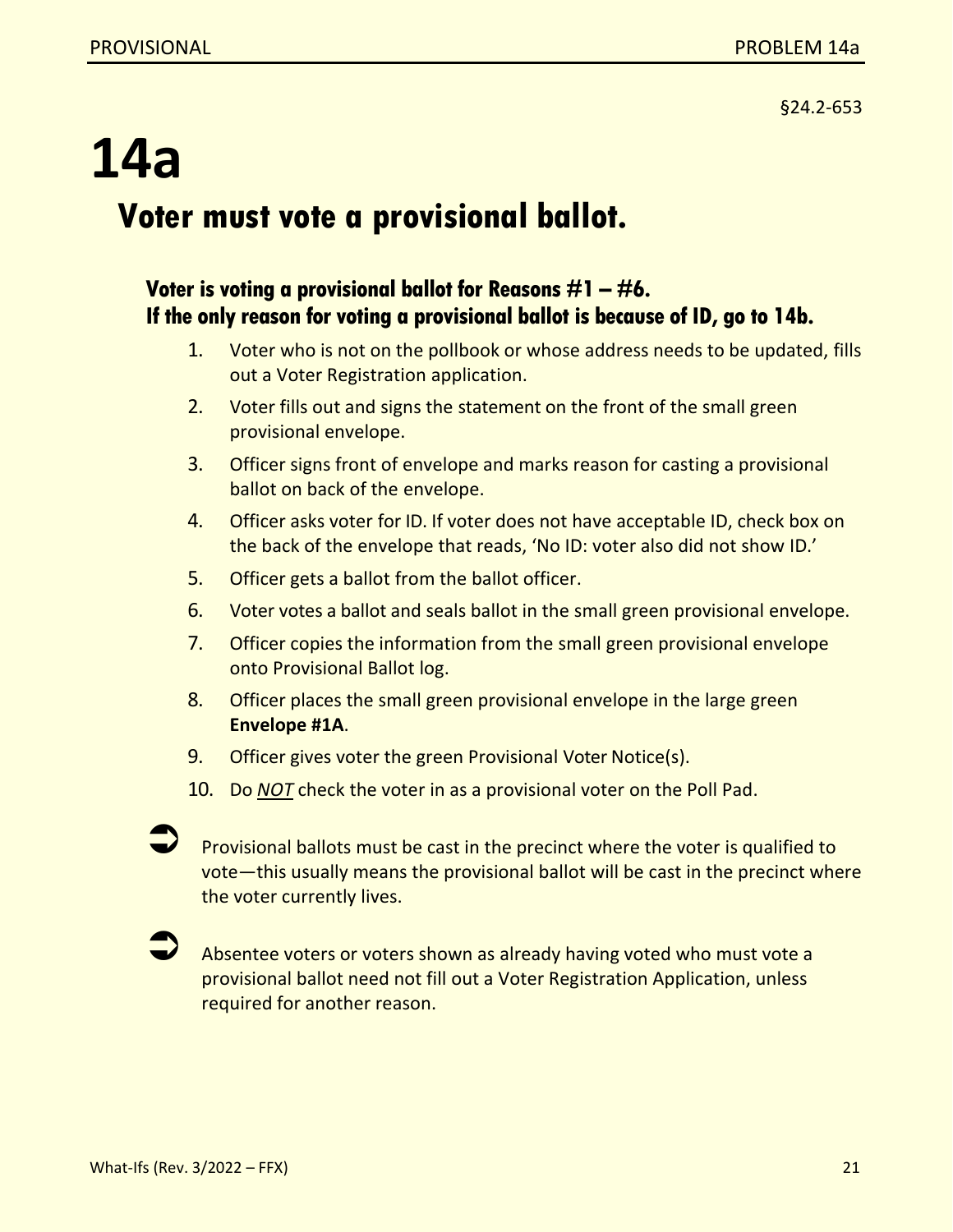### **14b Voter must vote a provisional ballot because they did not show ID and did not sign an ID Confirmation Statement.**

#### **For all other reasons, see 14a.**

- 1. Voter fills out and signs the statement on the front of the green provisional ballot envelope.
- 2. Officer signs the front of the envelope.
- 3. Officer gets a ballot from the ballot officer.
- 4. Voter votes a ballot and seals ballot in the green provisional ballot envelope.
- 5. Officer copies the information from the provisional envelope onto Provisional Ballot log.
- 6. Officer places the envelope in the provisional ballot box.
- 7. Officer gives the voter the lime green Provisional Voter Notice.
- 8. Do *NOT* check the voter in as a provisional voter on the Poll Pad.



 If there is a dual-party primary, there will be separate log sheets for each primary.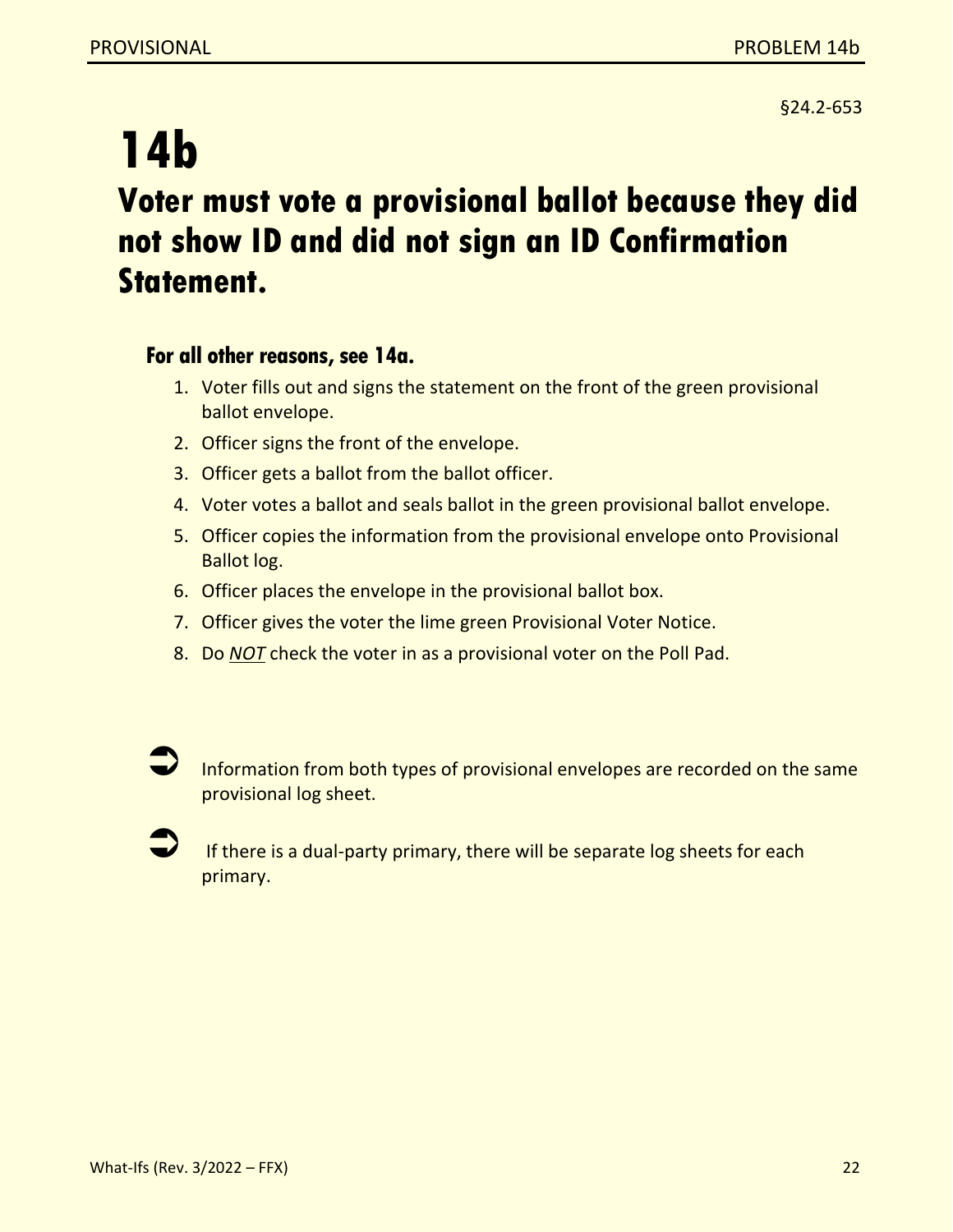Use Request for Assistance formELECT-649. § 24.2-649

## **15 Voter asks for help voting.**

- 1. Officer explains the purpose of the Request for Assistance form to the voter and assistant.
- 2. Officer helps the voter determine who the assistant will be. Use the criteria on the Request for Assistance form.
- 3. Voter signs Section A Request of Voter.
- 

 If voter is unable to sign, ask the assistant to write 'voter unable to sign' and to print the voter's name.

- 4. Assistant fills out and signs Section B Agreement of Assistant.
- 5. Officer checks in voter as normal.
- 6. Officer indicates in the pollbook that assistance was given ("Assistance Required" flag on Poll Pad).
- 7. Officer shows the voter and assistant to the voting booth.
- 8. Voter or assistant places the ballot in the scanner or ballot box.
- 9. Officer places completed documents in Envelope #8.
- If appropriate, let voters know they have the option to mark their ballot using an electronic ballot marking device with an audio ballot and/or larger text.
	- If the assistant chosen by the voter is age 15 or younger, neither the voter nor the assistant is required to complete the form.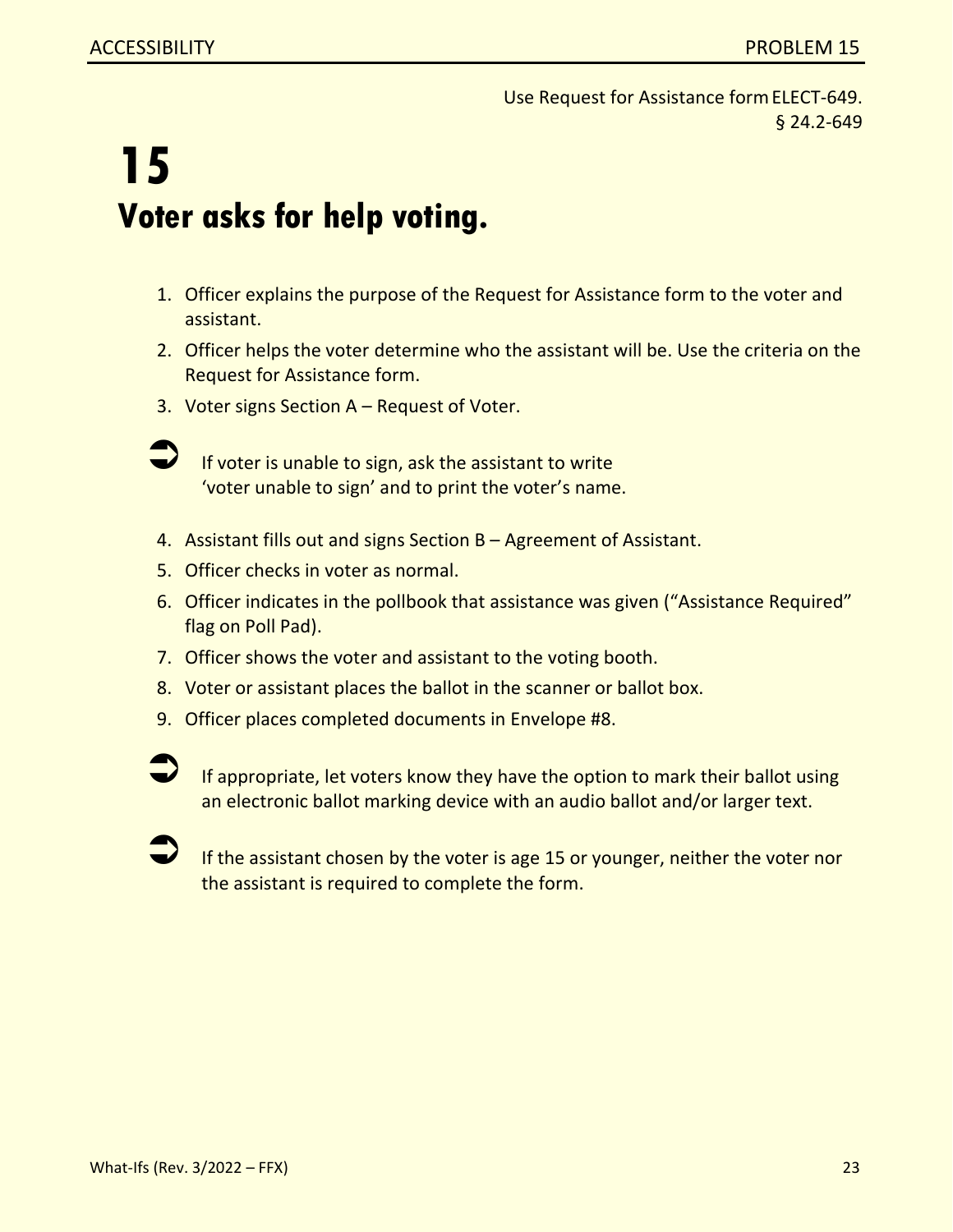Use Request for Assistance formELECT-649. § 24.2-649(C)

## **16 Voter asks an Election Officer to translate the ballot.**

Who is allowed to translate a ballot and instructions for a voter?

- An Election Officer. Follow the instructions below.
- A volunteer including third party volunteers. See Problem 15.
- A person designated by the voter. See Problem 15.

 One representative interpreter for each party or candidate is allowed to observe.

- 1. Officer explains the purpose of the Request for Assistance form to the voter and assistant.
- 2. Voter fills out and signs Section A Request of Voter.
- 3. Election Officer-Translator fills out and signs Section C Voter Asks Officer to Translate Ballot.
- 4. If Election Officer-Translator will be assisting the voter in the booth, they must also complete and sign Section B – Agreement of Assistant.
- 5. Officer checks voter in as normal and indicates they used an assistance form ("Assistance Required" flag on Poll Pad).
- 6. Officer shows voter to the voting booth (and assistant, if requested).
- 7. Voter or assistant places the ballot in the scanner or ballot box.

If the assistant chosen by the voter is age 15 or younger, neither the voter nor the assistant is required to complete the form.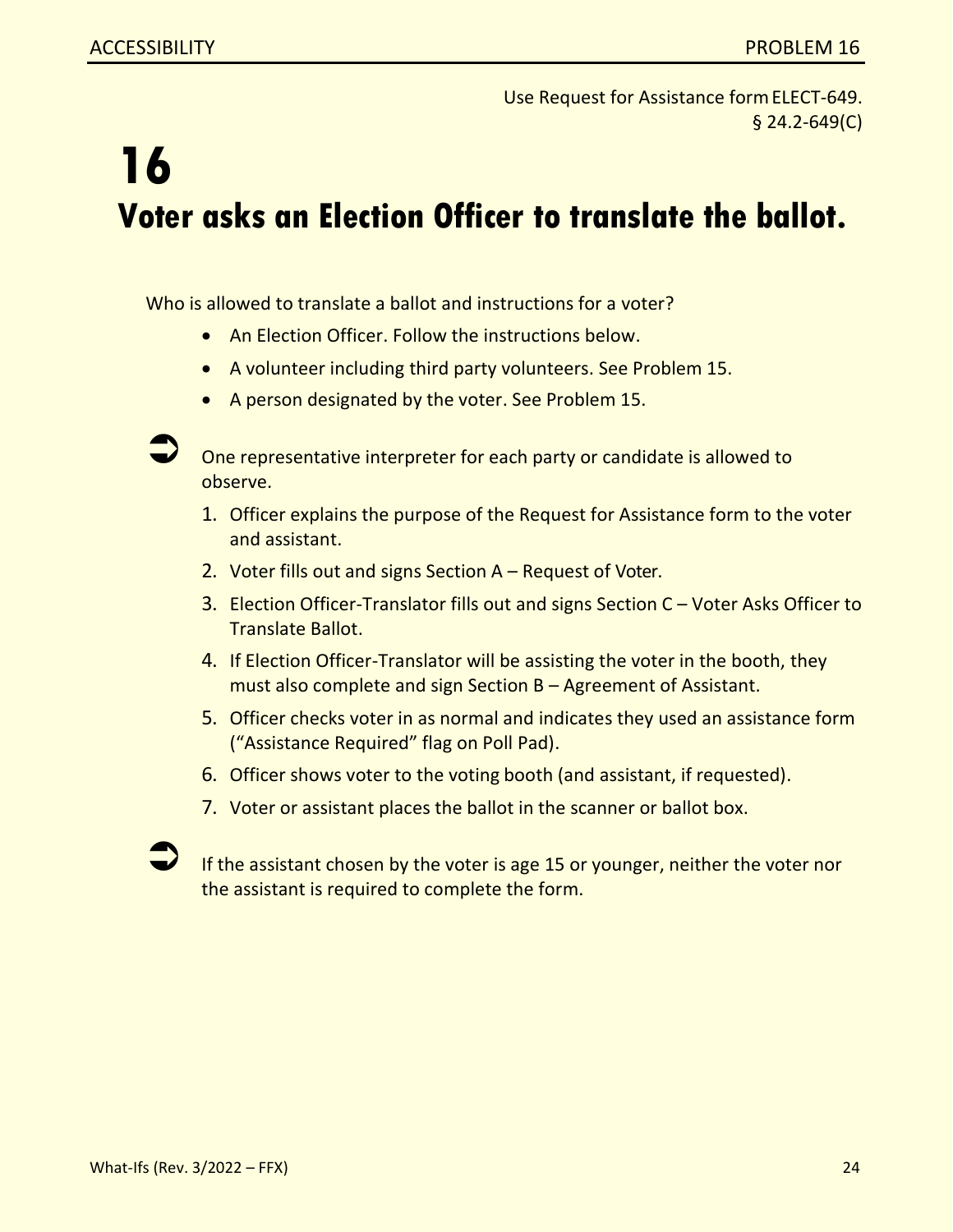Use Request for Assistance form ELECT-649. § 24.2-649

## **17 Voter is blind or low vision and asks for assistance.**

 Let voters know they have the option to mark their ballot independently using an electronic ballot marking device with an audio ballot and/or larger text.



 If voter chooses to use the electronic ballot marking device, an assistant may help but is not required. If an assistant is used:

- 1. Officer explains the purpose of the Request for Assistance form to the voter and assistant.
- 2. Officer helps the voter determine who the assistant will be. Use the criteria for blind voters on the Request for Assistance form.



Voters who are blind do not have to sign this form, but they must show ID.

- 1. Officer writes 'blind voter' on the signature line in Section A Request of Voter and prints voter's name on the line below the signature.
- 2. Assistant completes and signs Section B Agreement of Assistant.
- 3. Officer checks in voter as normal.
- 4. Officer indicates in the pollbook that assistance was given ("Assistance Required" flag on Poll Pad).
- 5. Officer shows the voter and assistant to the voting booth.
- 6. Voter or assistant places the ballot in the scanner or ballot box.
- 7. Officer places completed documents in Envelope #8.

If Election Officer is explaining how the electronic ballot marking device works, but will not be assisting voter with the ballot itself, no Request for Assistance form is needed.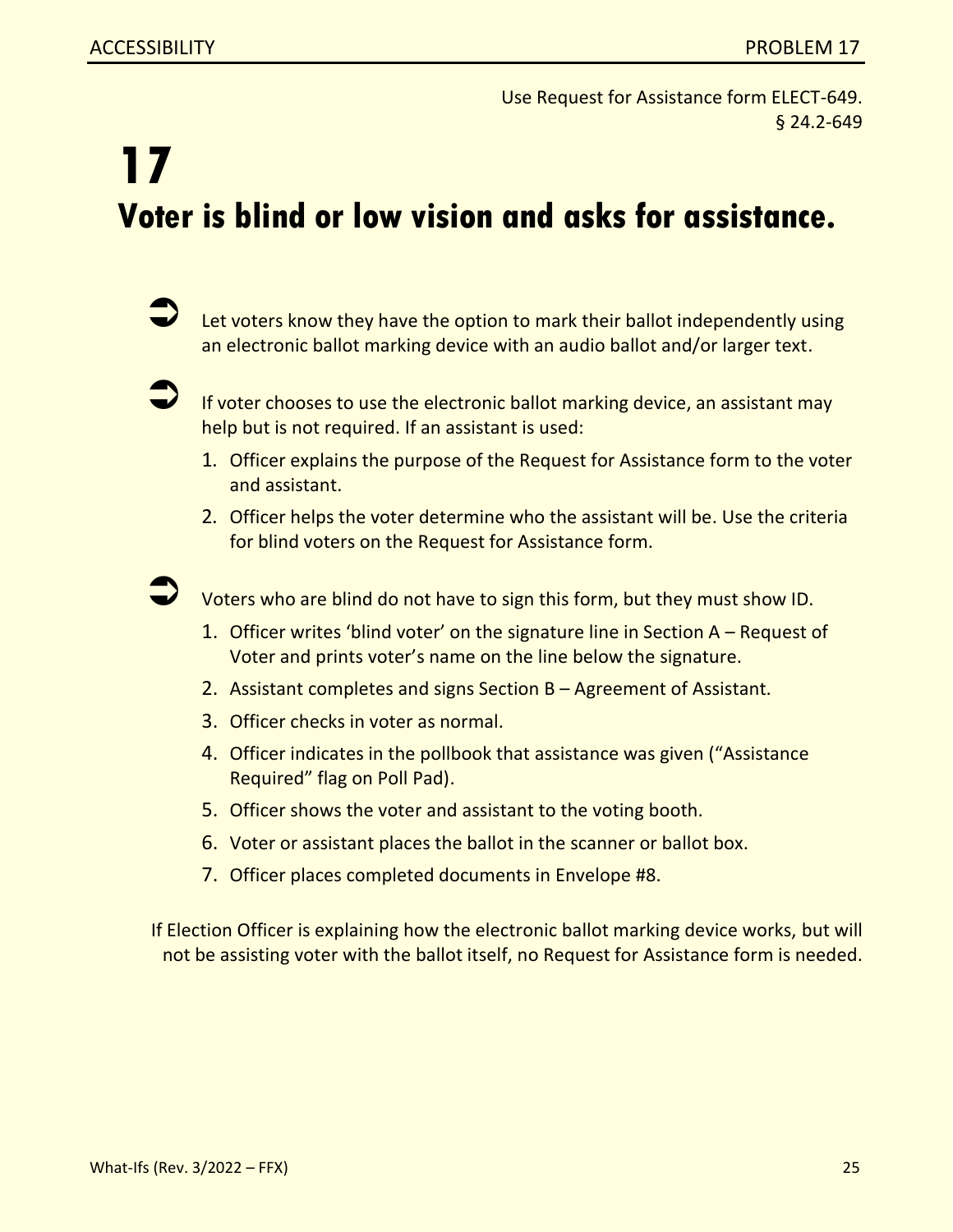§ 24.2-638, § 24.2-649

## **18 Voter asks to vote outside of the polling place.**

Voters may vote outside and within 150 feet of the entrance to the polling place if they are:

- 65 or older; OR,
- Physically disabled.

If practicable, two officers from different political parties should serve each outside the polls voter. Refer to the Curbside Voting Officers function description for more detailed instructions:

- 1. **TWO** officers go outside with a Poll Pad, a ballot in a privacy folder, a pen, and a clipboard. Also take a Request for Assistance form in case the voter requires assistance.
- 2. Review the voter's ID and ask for their full legal name and current residential address as you would with any voter.
- 3. Check in the voter. Indicate in the pollbook that this is an outside the polls voter ("Curbside" flag on Poll Pad).
- 4. Give the voter privacy to mark their ballot.
- 5. Both officers take the ballot (in the privacy folder) to the voting machine and cast the ballot.
- 6. **ONE** officer should return outside and tell the voter that their ballot has been successfully cast.

 If this would leave too few Election Officers in the polling place to meet legal requirements, then the Election Chief or Assistant Election Chief can go alone.

If voter asks for help voting, go to problem 15.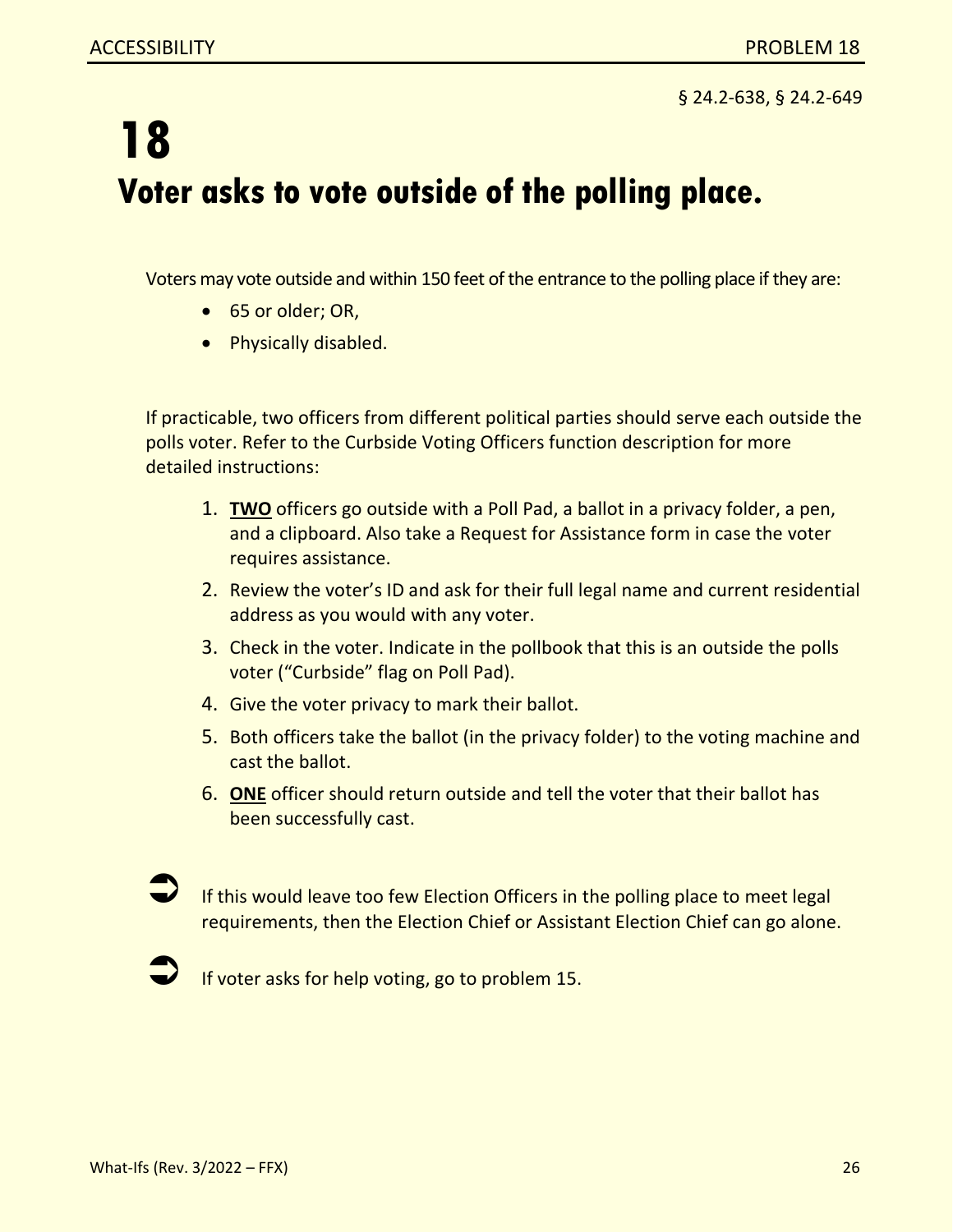### **19 Absentee voter comes to polling place WITH their absentee ballot.**

Each polling place has an absentee ballot drop box. Inform voter that they have the option of depositing their absentee ballot in the drop box. Otherwise, they may surrender their absentee ballot and vote normally following the instructions below.

- 1. Officer makes sure that voter's name in the pollbook OR Final Absentee List shows status as "Issued" or "Unmarked." If not, go to 20b.
- 2. Officer notes on the absentee voter applicant list, opposite the name of the person returning the ballot, the fact that the ballot was returned unused and the date of the return.
- 3. Voter removes ballot from envelope and writes "**ABSENTEE SURRENDERED"** on the front of the ballot. If voter filled in any part of the ballot, they can fill in the rest of the ovals for privacy.
- 4. Voter returns the ballot and any other related materials to the envelope or attaches them together.
- 5. Officer places the spoiled ballot pkg. in Envelope #4.
- 6. Officer checks voter into pollbook and has them cast voteas normal. Chief may need to enter an override on the Poll Pad.

Checking in this voter may require the Chief's password to override the AB symbol and complete the check-in process.

- On paper pollbooks, draw line through 'AB' next to voter's name and assign the next pollbook count number.
- Voters marked with a federal symbol F in pollbook may vote a ballot for federal offices only. A ballot issued to this voter must be a federal-only ballot.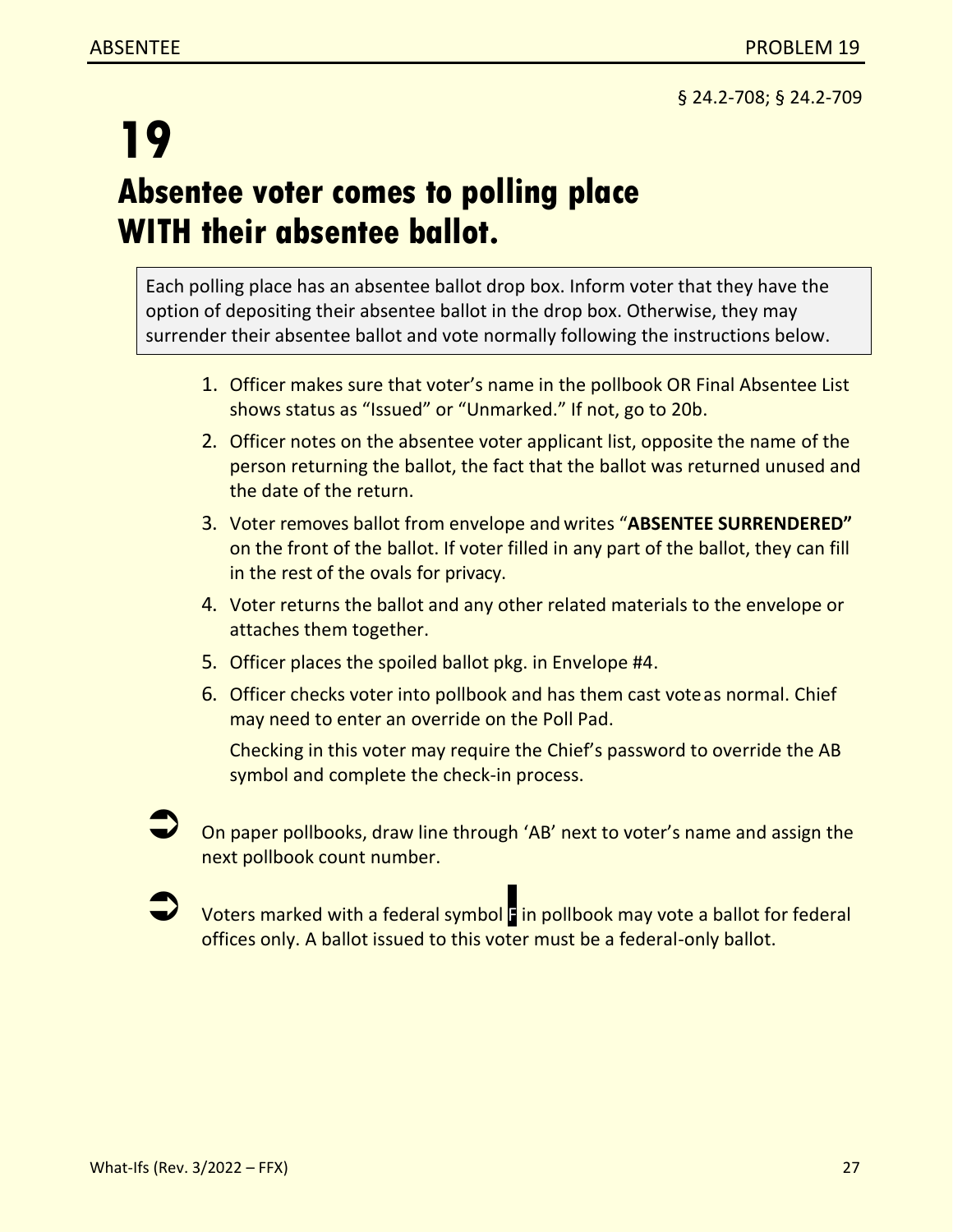§ 24.2-653; § 24.2-707; § 24.2-708

### **20 Absentee voter comes to polling place WITHOUT their absentee ballot.**

### **20a**

#### **ON ELECTION DAY: Voter's name in the pollbook OR Final Absentee List shows status as "Issued" or "Unmarked." If not, go to 20c.**

Call the Election Office to ask if voter returned an unmarked ballot.

- 1. If the General Registrar tells you that voter returned an unmarked ballot, have voter cast vote as normal.
- 2. If the General Registrar tells you that voter did not return their ballot or you cannot reach the Election Office, have voter vote a provisional ballot. Go to problem 14a using Reason #4.

#### **20b DURING EARLY VOTING: Voter's name in the pollbook OR Final Absentee List shows status as "Issued" or "Unmarked." If not, go to 20c.**

Call the Election Office to ask if voter returned an unmarked ballot.

- 1. If the General Registrar tells you that voter returned an unmarked ballot, have voter cast vote as normal.
- 2. If the General Registrar tells you that voter did not return their ballot or you cannot reach the Election Office, the voter may complete a "Statement of Voter to be Used when Absentee Ballot Not Received or Lost" form if they lost or did not receive their ballot. If the voter signs and completes this form, they are able to vote a replacement ballot.
- 3. If the voter does not wish to sign the form, have the voter vote a provisional ballot. Go to problem 14a using Reason #4



 Voters marked with a federal symbol F in pollbook, may vote a ballot for federal offices only. A provisional ballot issued to this voter must be a federal-only ballot.



 Voter does not have to fill out Voter Registration Application, unless needed for another reason.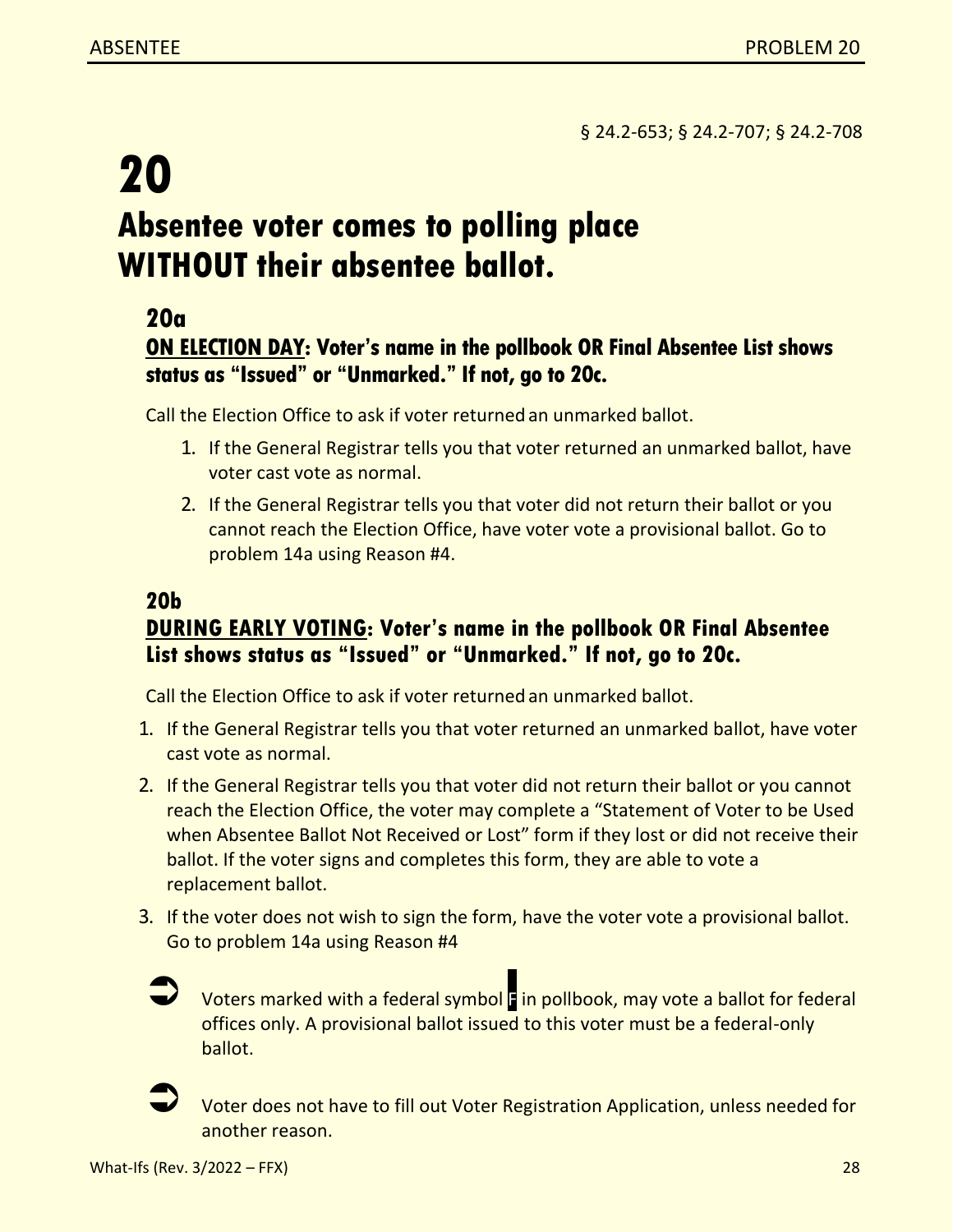### **20c**

#### **Voter's name in the pollbook OR Final Absentee List shows status as "Marked" or "On Machine."**

- 1. If voter's record says 'marked' or 'on machine' (instead of "issued") voter has already voted and cannot vote again.
- 2. If voter says they did not vote, go to problem 14a using Reason #5.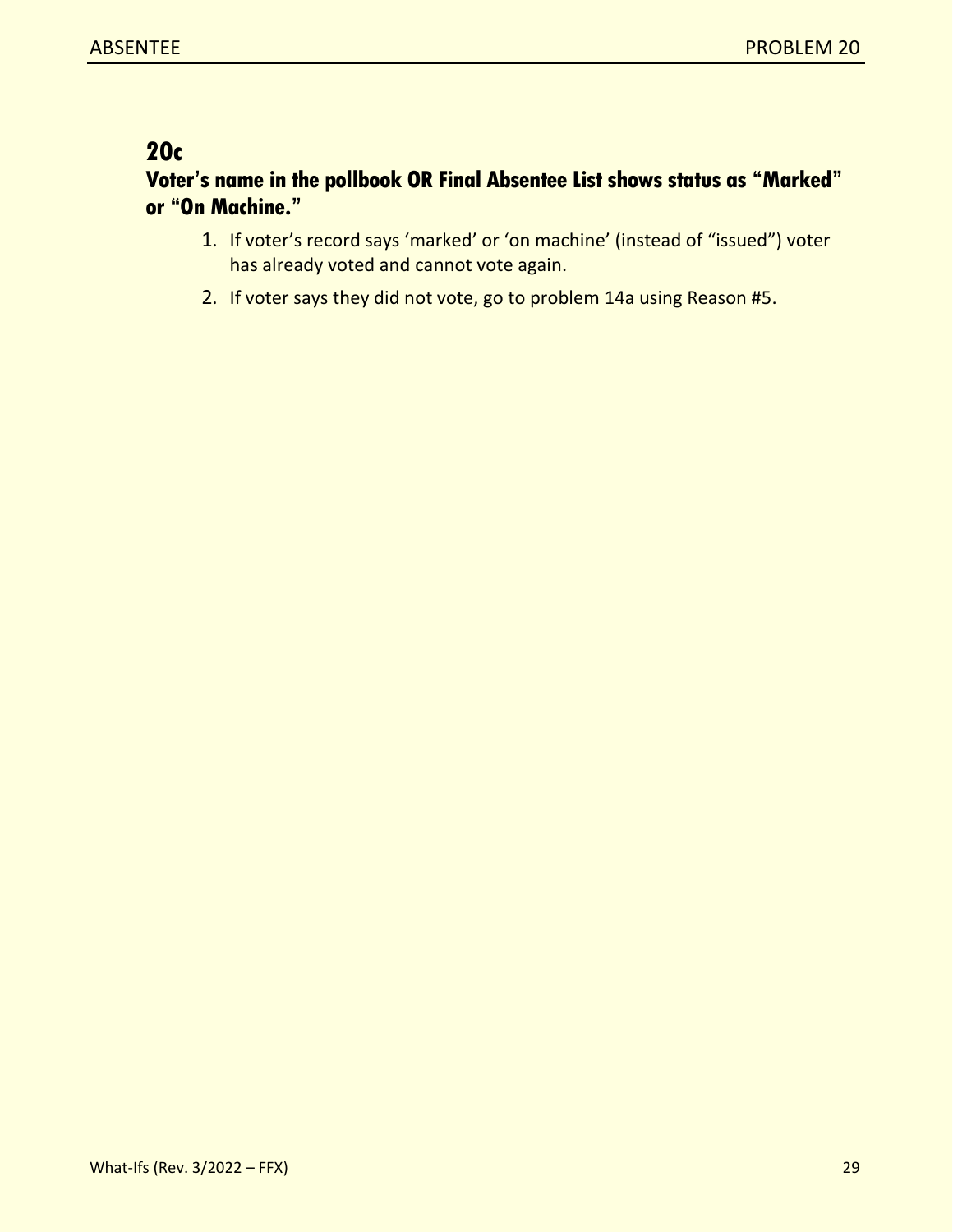## **21 Court orders polls to stay open past 7 p.m.**

#### **Voters who arrive at the polling place after 7 p.m. will vote a provisional ballot.**

- Let all voters who arrive BEFORE 7 p.m. finish voting before you begin issuing Provisional ballots to those who arrive after 7 p.m.
	- 1. Locate a new Provisional Ballot Log for each check-in line.
	- 2. Check voters into pollbook as provisional.
- 

On paper pollbooks, **do not** write anything in the paper pollbook.

- 3. Record each voter's information onto Provisional Ballot Log using Reason #3.
- 4. Go to problem 14a and follow instructions for issuing a provisional ballot using Reason #3.
- Voter does not have to fill out Voter Registration Application, unless needed for another reason.
- All provisional ballots issued using Reason #3 (and their log pages) must be separated from other provisional ballots and placed in Envelope #1B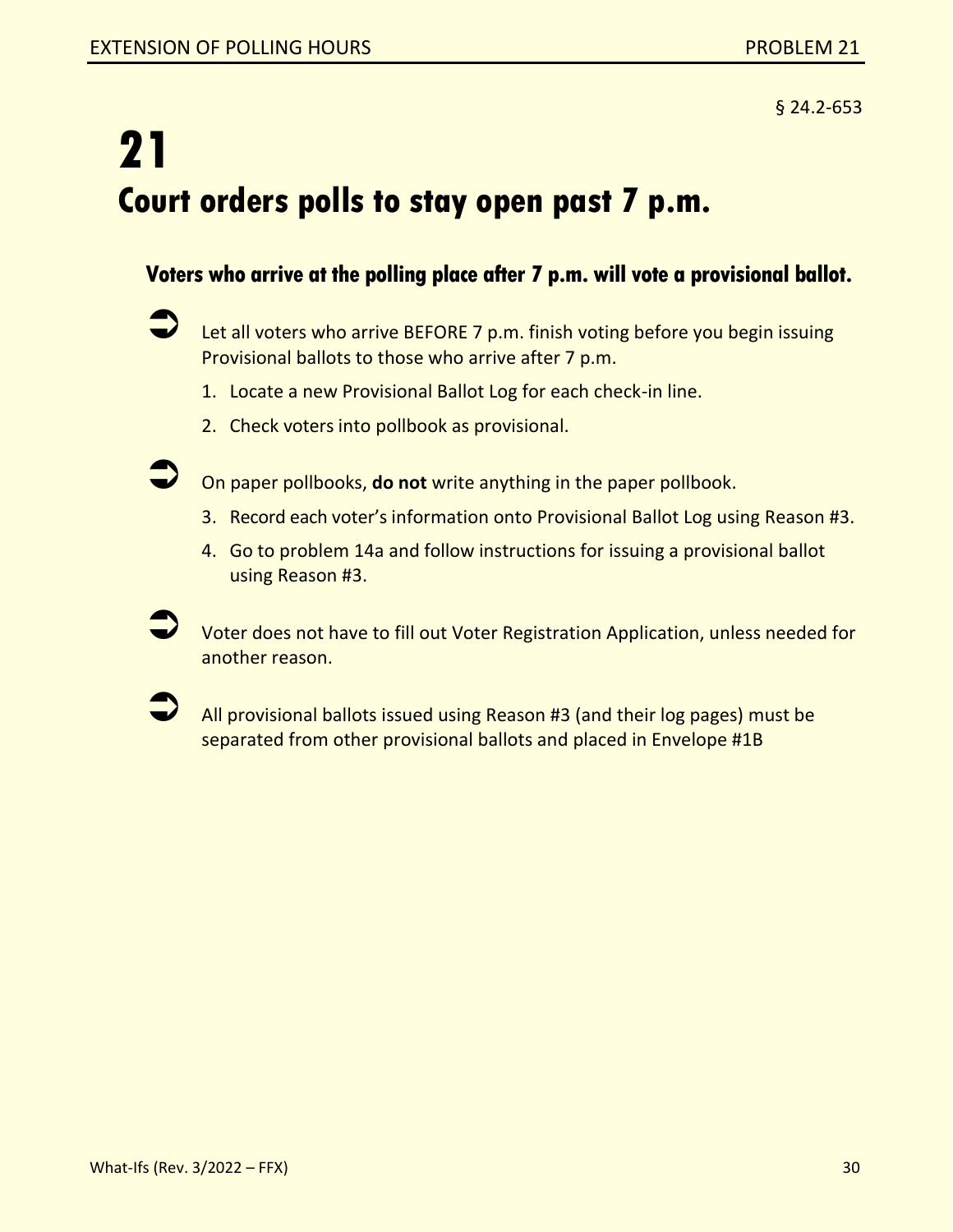Use Authorization to Reproduce Ballots formELECT-646.1. § 24.2-646.1

## **22 You run low on ballots or provisional ballot envelopes.**

#### **If you run low on ballot supplies:**

- 1. Chief Officer will ask the Electoral Board for more ballots.
- 2. Follow instructions on the "Authorization to Reproduce Ballots" form.

#### **If you run low on provisional ballot envelopes, create an envelope on plain paper:**

- 1. Copy the front and back of an unused provisional envelope onto a single piece of paper. This paper does not need to be green.
- 2. Fill out fields as you would on the normal provisional ballot envelope.
- 3. Use problem 14a for provisional ballot instructions.
- 4. Wrap and secure the paper with the provisional ballot-envelope information around the voter's completed provisional ballot.



Use available materials, such as paper clips.



<sup>K</sup>eep voter's information visible.